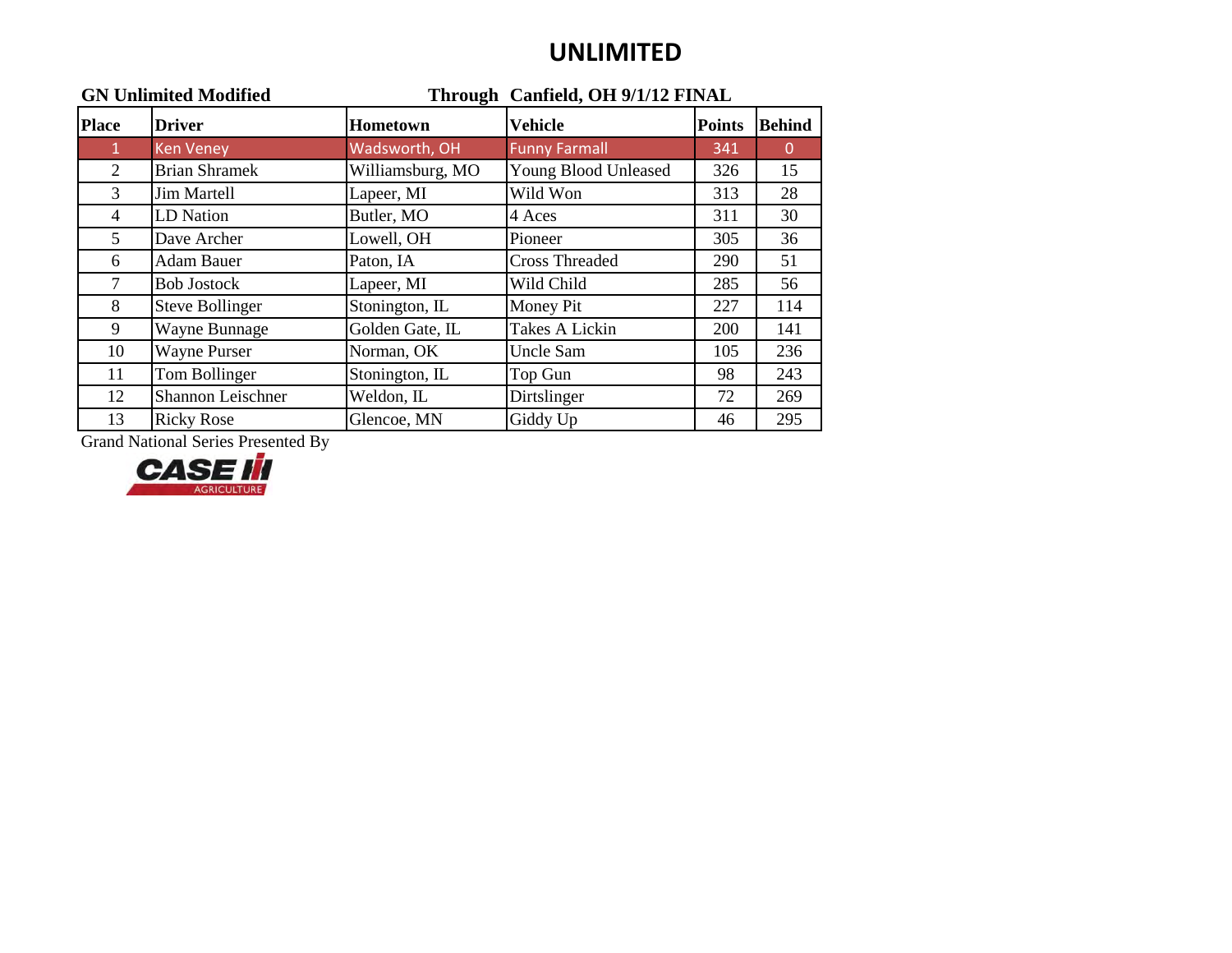## **MODIFIED**

| <b>GN Modified Tractors</b> |                         |                  | Through Sandwich, IL Session 3 9/8/12 FINAL |               |               |  |  |
|-----------------------------|-------------------------|------------------|---------------------------------------------|---------------|---------------|--|--|
| <b>Place</b>                | <b>Driver</b>           | Hometown         | <b>Vehicle</b>                              | <b>Points</b> | <b>Behind</b> |  |  |
| $\mathbf{1}$                | <b>Bret Berg</b>        | Farmington, MN   | LG Seeds Moneymaker                         | 461           | $\Omega$      |  |  |
| $\mathfrak{2}$              | Criswell Benedict       | Marion, OH       | Noncent\$                                   | 460           |               |  |  |
| 3                           | <b>Terry Jostock</b>    | Lapeer, MI       | Wild Won                                    | 456           | 5             |  |  |
| 4                           | <b>Bob Jostock</b>      | Lapeer, MI       | Wild Child                                  | 449           | 12            |  |  |
| 5                           | Criswell Benedict       | Marion, OH       | <b>Blown Centless</b>                       | 410           | 51            |  |  |
| 6                           | <b>Ricky Rose</b>       | Glencoe, MN      | Giddyup                                     | 379           | 82            |  |  |
| $\tau$                      | Doug Lively             | State Center, IA | <b>Bank Robber</b>                          | 234           | 227           |  |  |
| 8                           | <b>Todd Feiss</b>       | Lawrenceburg, IN | <b>Feissty Farmer</b>                       | 209           | 252           |  |  |
| 9                           | <b>Bollinger Family</b> | Stonington, IL   | Money Pit                                   | 149           | 312           |  |  |
| 10                          | <b>Bollinger Family</b> | Stonington, IL   | Top Gun                                     | 143           | 318           |  |  |
| 11                          | Dennis Chrisitensen     | Glencoe, MN      | Pack Rat 4                                  | 79            | 382           |  |  |
| 12                          | <b>Sullivan Pulling</b> | Warsaw, KY       | Kentuckian                                  | 73            | 388           |  |  |

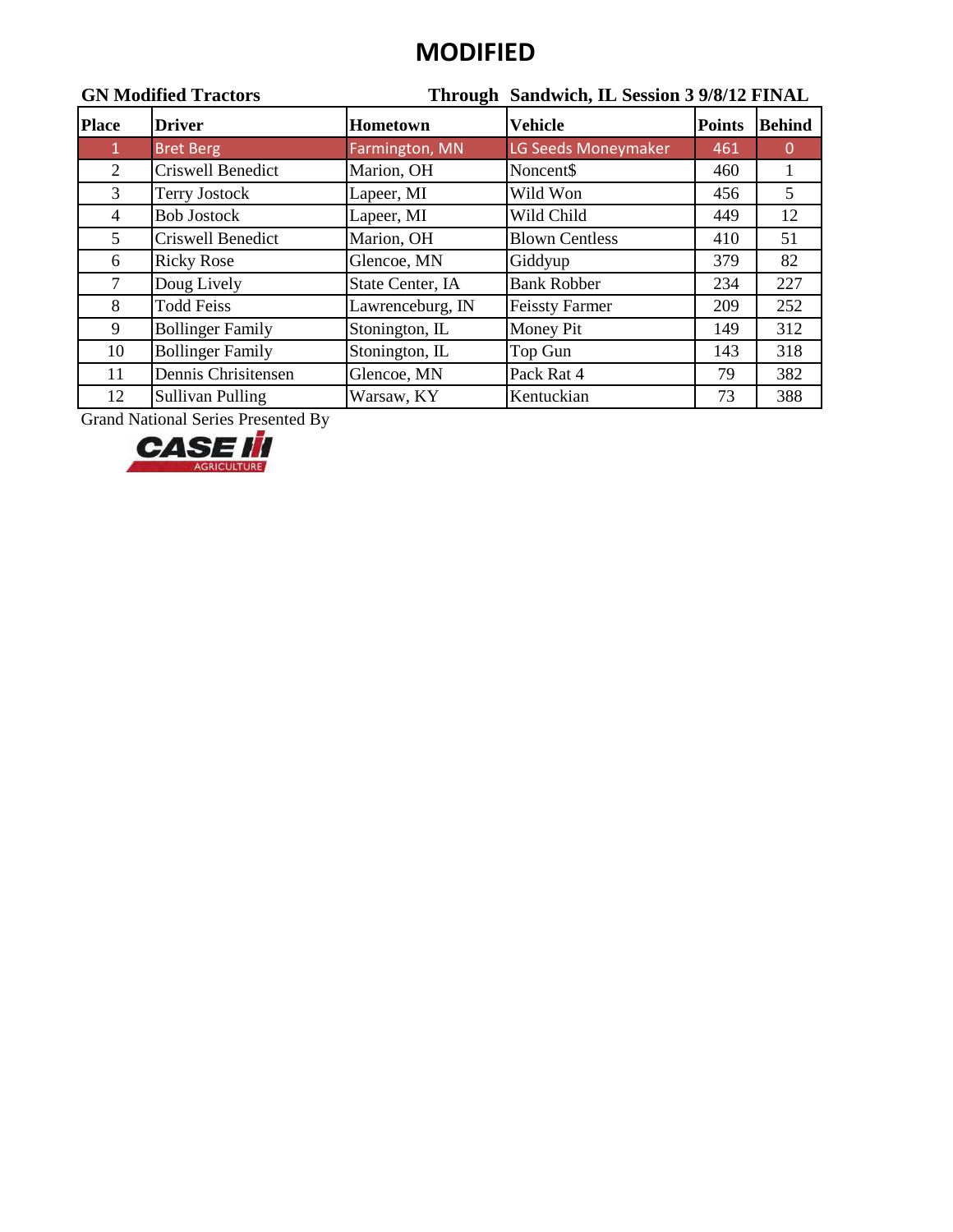## **LIGHT UNLIMITED**

| <b>GN Light Unlimited</b> |                         |                  | Through Greenville, OH Session 2 FINAL |               |               |  |
|---------------------------|-------------------------|------------------|----------------------------------------|---------------|---------------|--|
| <b>Place</b>              | <b>Driver</b>           | <b>Hometown</b>  | <b>Vehicle</b>                         | <b>Points</b> | <b>Behind</b> |  |
| 1                         | <b>Adam Bauer</b>       | Paton, IA        | <b>Double Nutted</b>                   | 175           | $\mathbf 0$   |  |
| 2                         | Dennis Chrisitensen     | Glencoe, MN      | Pack Rat 4                             | 166           | 9             |  |
| 3                         | <b>Sullivan Pulling</b> | Warsaw, KY       | Kentuckian                             | 164           | 11            |  |
| 4                         | <b>Todd Feiss</b>       | Lawrenceburg, IN | <b>Feissty Farmer</b>                  | 163           | 12            |  |
| 5                         | Roger Simon             | Farley, IA       | Simon Sez                              | 129           | 46            |  |
| 6                         | Gene Trueblood          | Syracuse, NE     | <b>Blood N Fire</b>                    | 127           | 48            |  |
| 7                         | <b>Ricky Rose</b>       | Glencoe, MN      | Giddyup                                | 101           | 74            |  |
| 8                         | <b>Jostock Pulling</b>  | Lapeer, MI       | Wild Won                               | 28            | 147           |  |
| 9                         | <b>Bob Jostock</b>      | Lapeer, MI       | Wild Child                             | 26            | 149           |  |
| 10                        | Criswell/Bebedict       | Marion, OH       | <b>Blown Centless</b>                  | 25            | 150           |  |
| 11                        | Justin Gallion          | Edmond, OK       | Lotta Dirt                             | 24            | 151           |  |

Grand National Series Presented By

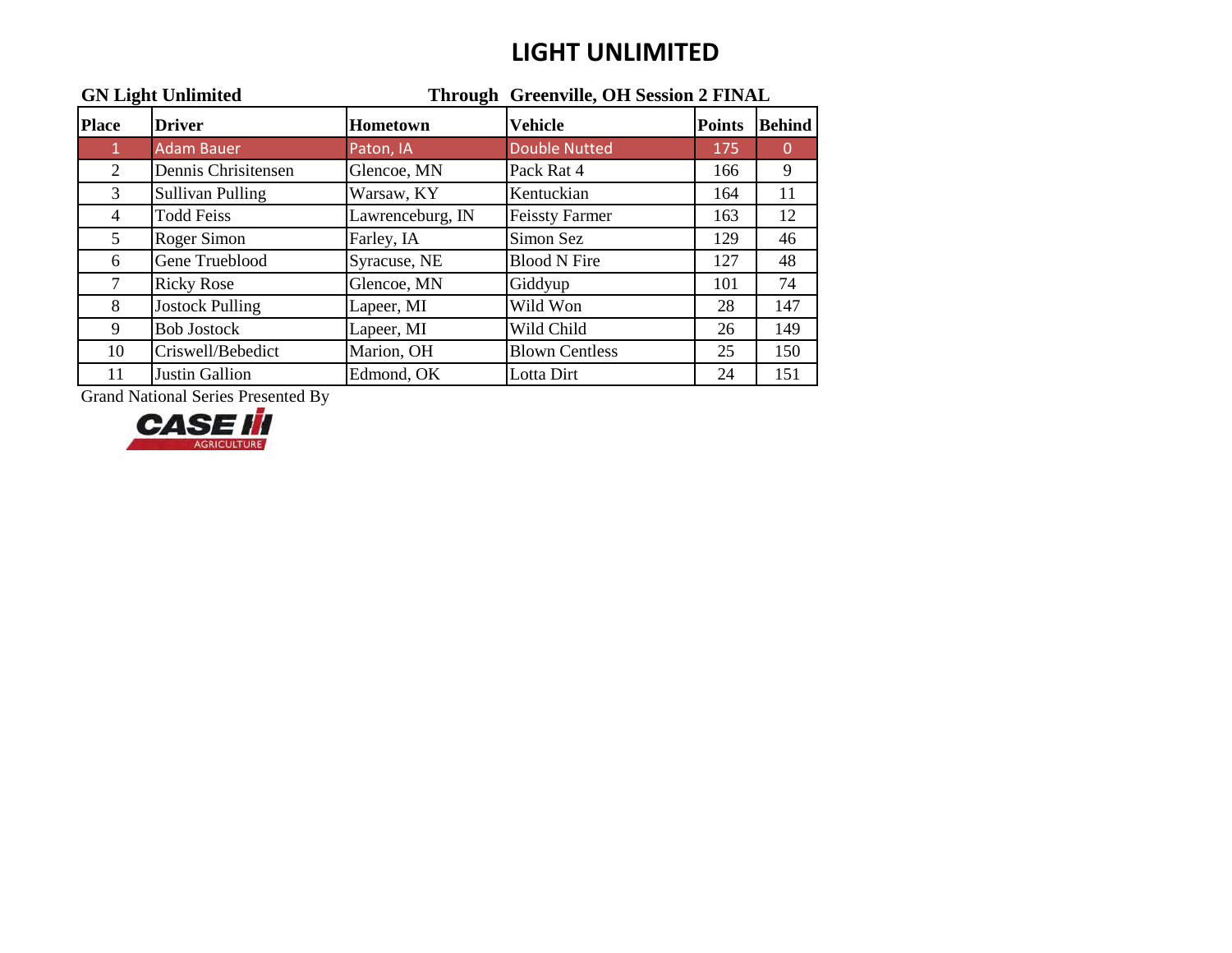### **MINI**

| <b>GN Mini Modified</b> |                     |                  | Through Canfield, OH 9/1/12 FINAL |               |               |
|-------------------------|---------------------|------------------|-----------------------------------|---------------|---------------|
| <b>Place</b>            | <b>Driver</b>       | <b>Hometown</b>  | Vehicle                           | <b>Points</b> | <b>Behind</b> |
| $\mathbf{1}$            | Walker/Bauer        | Paton, IA        | Cowboy-Up                         | 512           | $\Omega$      |
| $\overline{2}$          | Jason Hathaway      | Washington, PA   | Honkin Donkey Black               | 506           | 6             |
| 3                       | Jason Hathaway      | Washington, PA   | Honkin Donkey Red                 | 493           | 19            |
| 4                       | <b>Adam Koester</b> | Wadesville, IN   | Double Play                       | 484           | 28            |
| 5                       | <b>Adam Bauer</b>   | Paton, IA        | Iron Toy                          | 470           | 42            |
| 6                       | Jerry Thompson      | Janesville, WI   | Hellraiser                        | 451           | 61            |
| $\tau$                  | Larry Koester       | Wadesville, IN   | Footloose                         | 437           | 75            |
| 8                       | <b>Bruce Slagh</b>  | Zeeland, MI      | Show No Mercy                     | 423           | 89            |
| 9                       | <b>Tyler Slagh</b>  | Zeeland, MI      | Have No Mercy                     | 411           | 101           |
| 10                      | <b>Rick Peters</b>  | Thornville, OH   | <b>Buckeye Special</b>            | 335           | 177           |
| 11                      | Ross Herr           | Bridgewater, IA  | <b>Boot Scootin Boogie</b>        | 328           | 184           |
| 12                      | Max Smith           | Dubuque, IA      | Hawkeye Hemi                      | 295           | 217           |
| 13                      | Dennis Horst        | Chambersburg, PA | The Red Fox                       | 271           | 241           |
| 14                      | Max Smith           | Dubuque, IA      | Hawkeye Hustler                   | 247           | 265           |
| 15                      | <b>Blake Berg</b>   | Farmington, MN   | All In                            | 201           | 311           |

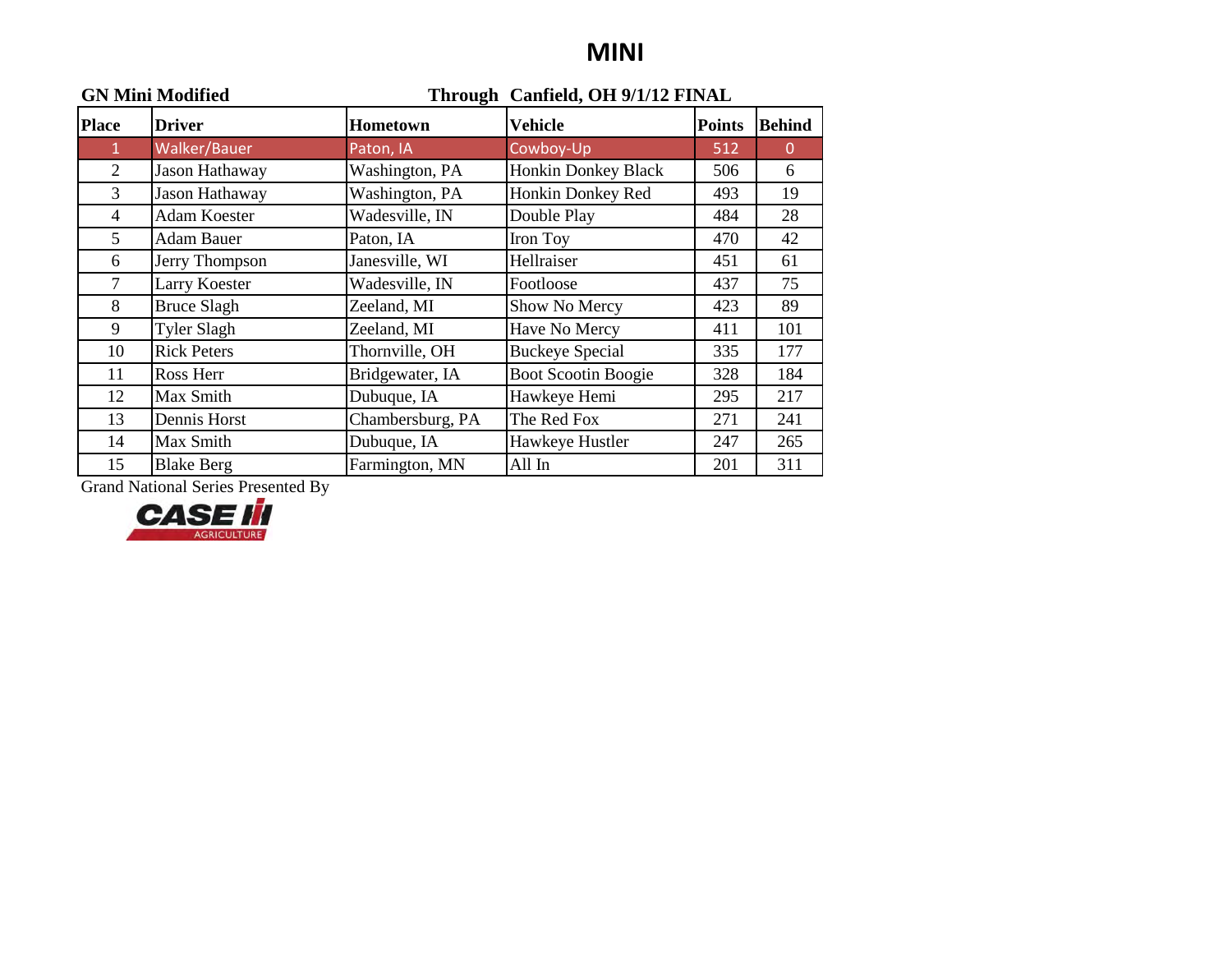## **SEMIS**

| <b>GN Super Semis</b> |                       | Through Spencer, IA Session 2 9/13/12 FINAL |                        |               |               |  |
|-----------------------|-----------------------|---------------------------------------------|------------------------|---------------|---------------|--|
| <b>Place</b>          | <b>Driver</b>         | <b>Hometown</b>                             | <b>Vehicle</b>         | <b>Points</b> | <b>Behind</b> |  |
|                       | <b>Walker Pulling</b> | Danville, IL                                | Double Down            | 487           |               |  |
| 2                     | <b>Walker Pulling</b> | Danville, IL                                | Two of a Kind          | 485           | 2             |  |
| 3                     | J R Collins           | Painesville, OH                             | <b>Buckeye Bulldog</b> | 473           | 14            |  |
| 4                     | Jack Kielmeyer        | Nerstrand, MN                               | Jacked Up              | 468           | 19            |  |
|                       | Larry Carey           | Morley, MI                                  | Dodge Fever            | 236           | 251           |  |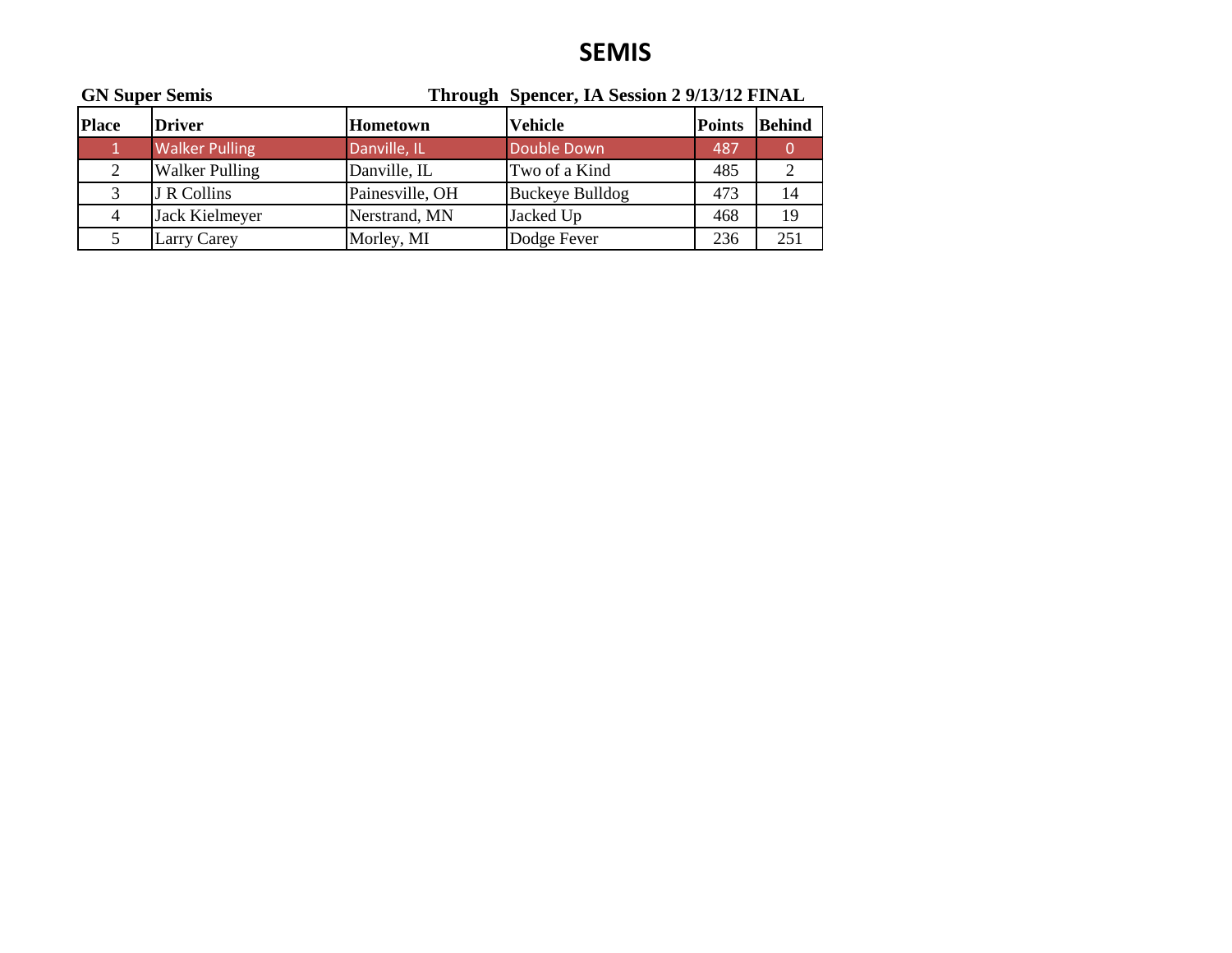# **Open SS**

| <b>GN Super Stock Open</b> |                            |                 | Through Sandwich, IL Session 3 9/8/12 FINAL |               |               |  |
|----------------------------|----------------------------|-----------------|---------------------------------------------|---------------|---------------|--|
| <b>Place</b>               | <b>Driver</b>              | <b>Hometown</b> | <b>Vehicle</b>                              | <b>Points</b> | <b>Behind</b> |  |
|                            | <b>Kevin Campbell</b>      | Sycamore, PA    | <b>Controlled Chaos</b>                     | 480           | 0             |  |
| 2                          | <b>Chizek Pulling Team</b> | Newton, WI      | Ext. Armed & Dangerous                      | 477           | 3             |  |
| 3                          | <b>Chizek Pulling Team</b> | Newton, WI      | <b>International Threat</b>                 | 473           | 7             |  |
| 4                          | Earl Wells                 | Clinton, NC     | <b>GALOT</b>                                | 460           | 20            |  |
| 5                          | Sid Broughton              | South Haven, MI | Desperado                                   | 437           | 43            |  |
| 6                          | Aaron Hull                 | Waupun, WI      | <b>MMG1000</b>                              | 344           | 136           |  |
|                            | Jordan Lustik              | Eighty Four, PA | <b>Silver Bullet</b>                        | 316           | 164           |  |
| 8                          | Joe Kwiatkowski            | Dorr, MI        | <b>Taking Care Of Business</b>              | 130           | 350           |  |
| 9                          | <b>Marcus Wettleson</b>    | Postville, IA   | Gun Powder & Lead                           | 51            | 429           |  |
| 10                         | <b>Chris Meints</b>        | Cortland, NE    | Hole Shot                                   | 24            | 456           |  |
| 11                         | <b>Brandon Phillips</b>    | Vine Grove, KY  | Insanity                                    | 15            | 465           |  |

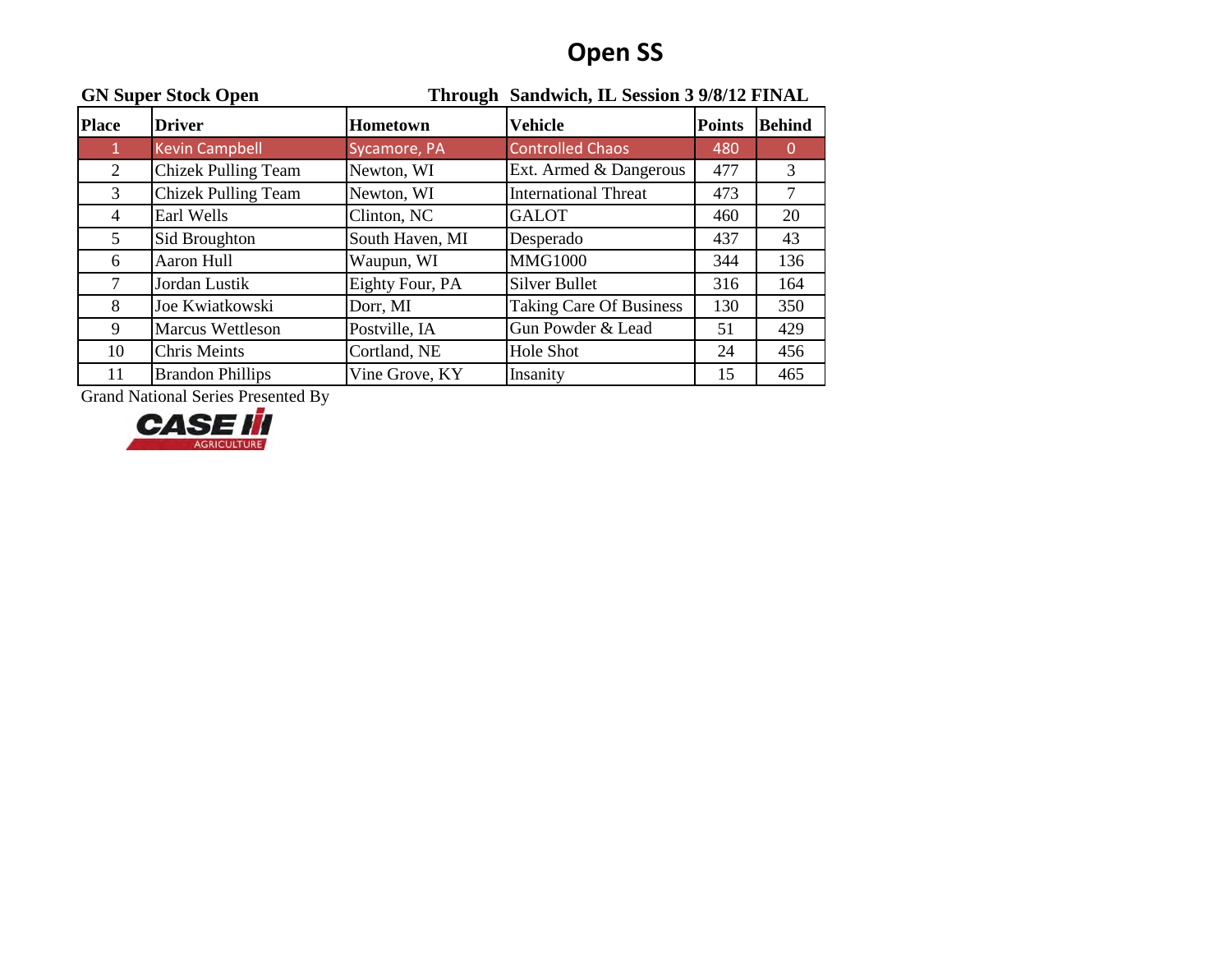## **SS DIESEL**

| <b>GN Super Stock Diesel</b> |                      | Through Sandwich, IL Session 3 9/8/12 FINAL |                            |               |               |
|------------------------------|----------------------|---------------------------------------------|----------------------------|---------------|---------------|
| <b>Place</b>                 | <b>Driver</b>        | Hometown                                    | <b>Vehicle</b>             | <b>Points</b> | <b>Behind</b> |
| $1^*$                        | <b>Esdon Lehn</b>    | Dayton, MN                                  | <b>Red Line Fever</b>      | 613           | $\Omega$      |
| $\overline{2}$               | <b>Brian Shramek</b> | Williamsburg, MO                            | Young Blood                | 613           | $\theta$      |
| 3                            | Esdon Lehn           | Dayton, MN                                  | Red Line Fever Lite        | 595           | 18            |
| 4                            | <b>Steve Burge</b>   | Lynn, IN                                    | Lock N Load                | 586           | 27            |
| $5^{\circ}$                  | John Raymond         | Caledonia, NY                               | <b>Smoke and Mirrors</b>   | 554           | 59            |
| 6                            | Mike Beck            | Napoleon, OH                                | High Tech Redneck          | 525           | 88            |
| 7                            | <b>Jody Ross</b>     | Waynesburg, PA                              | <b>Resurrected Redneck</b> | 479           | 134           |
| 8                            | Jeff Rose            | Glencoe, MN                                 | Slingshot                  | 356           | 257           |
| 9                            | Jim Schaendorf       | Dorr, MI                                    | Radical Red                | 285           | 328           |
| 10                           | <b>Sieferts</b>      | New Washington, OH                          | Renegade Deere             | 278           | 335           |
| 11                           | <b>Blagraves</b>     | Ackerly, TX                                 | Red Horse                  | 129           | 484           |
| 12                           | Hans Boxler          | Varysburg, NY                               | The Special                | 124           | 489           |
| 13                           | <b>Jeff Demers</b>   | Storm Lake, IA                              | <b>Smokin Hot Deere</b>    | 78            | 535           |
| 14                           | <b>Adam Harris</b>   | Statesville, NC                             | Southern Express           | 37            | 576           |

Grand National Series Presented By



\*"Red Line Fever" Wins SSD Championship with most number of wins in the tie-breaker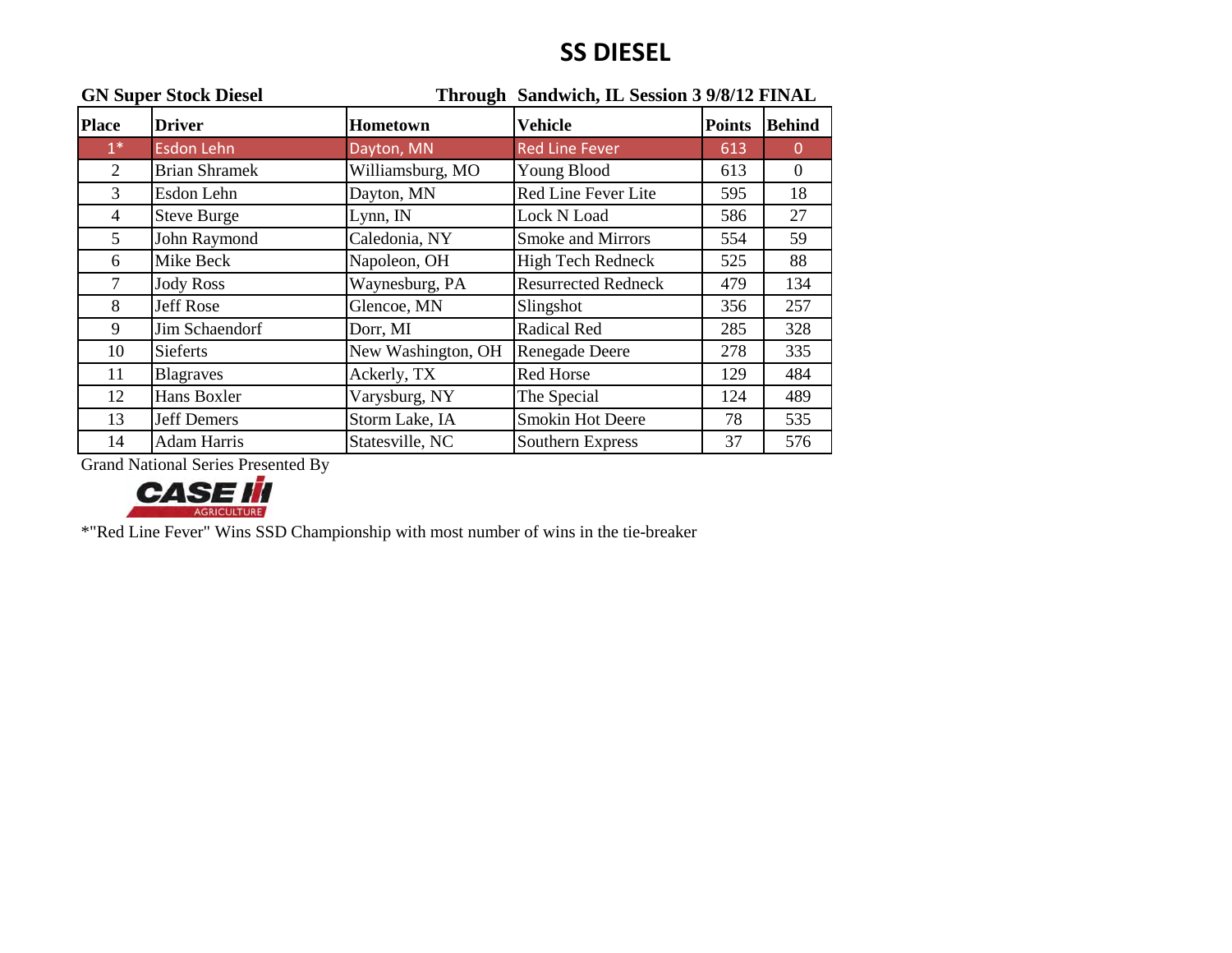# **Light SS**

| <b>GN Light Super Stock Tractor</b> |                                | Through Jefferson City, MO 8/25/12 |                         |               |               |
|-------------------------------------|--------------------------------|------------------------------------|-------------------------|---------------|---------------|
| <b>Place</b>                        | <b>Driver</b>                  | <b>Hometown</b>                    | <b>Vehicle</b>          | <b>Points</b> | <b>Behind</b> |
|                                     | <b>Chizek Pulling Team</b>     | Newton, WI                         | <b>Excessive Force</b>  | 344           | $\theta$      |
| 2                                   | <b>Chizek Pulling Team</b>     | Newton, WI                         | Considered Armed & Dang | 338           | 6             |
| 3                                   | Rex Kuhn                       | Morristown, IN                     | Git-R-Done              | 327           | 17            |
| 4                                   | <b>Phillips Family Pulling</b> | Vine Grove, KY                     | Insanity                | 322           | 22            |
| 5                                   | Marcus Wettleseon              | Postville, IA                      | Gunpowder & Lead        | 316           | 28            |
| 6                                   | Jason Irvin                    | Brookville, OH                     | Drunkin Pumpkin         | 293           | 51            |
| 7                                   | Mike Happe                     | Evansville, IN                     | <b>Red Menace</b>       | 262           | 82            |
| 8                                   | John Weidman                   | Oxford, NY                         | Jessie                  | 124           | 220           |
| 9                                   | <b>Phillips Family Pulling</b> | Vine Grove, KY                     | <b>Extremely Insane</b> | 102           | 242           |

Grand National Series Presented By<br> **CASE III** 

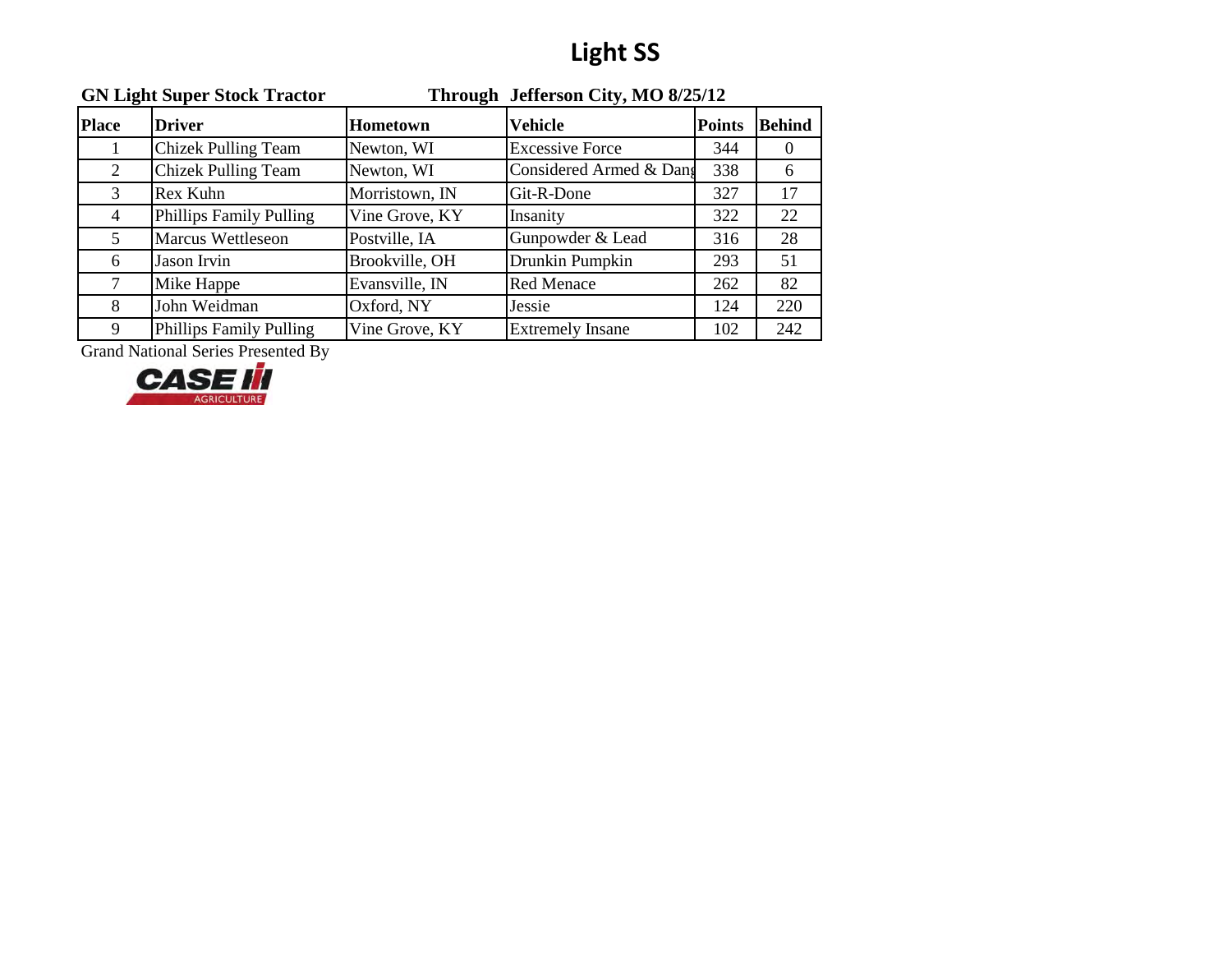## **Pro Stock**

| <b>GN Pro Stock Tractor</b> |                               | Through Sandwich, IL Session 3 9/8/12 FINAL |                            |               |               |
|-----------------------------|-------------------------------|---------------------------------------------|----------------------------|---------------|---------------|
| <b>Place</b>                | <b>Driver</b>                 | <b>Hometown</b>                             | <b>Vehicle</b>             | <b>Points</b> | <b>Behind</b> |
| $\mathbf{1}$                | <b>Schmucker Pulling</b>      | Louisville, OH                              | Rampage                    | 557           | $\Omega$      |
| 2                           | Lemkes                        | Helensville, WI                             | <b>New Generation Plus</b> | 517           | 40            |
| 3                           | Shramek/Schmucker             | Louisville, OH                              | <b>Git ER Done Deere</b>   | 517           | 40            |
| 4                           | Campbell Pulling              | Homeworth, OH                               | Soupline Express           | 507           | 50            |
| 5                           | <b>Carlton Cope</b>           | Salem, OH                                   | Warpath                    | 502           | 55            |
| 6                           | Joel Kingen                   | McCordsville, IN                            | <b>Full Metal Jacket</b>   | 505           | 52            |
| $\tau$                      | Chris Cain                    | New Palestine, IN                           | Aces Wild                  | 503           | 54            |
| 8                           | <b>Ryan Walters</b>           | Wharton, OH                                 | Chasin Tail                | 491           | 66            |
| 9                           | Tim Cain                      | New Palestine, IN                           | <b>Red Gambler</b>         | 462           | 95            |
| 10                          | <b>Hoffman Family Pulling</b> | Richwood, OH                                | King Of Deeres             | 187           | 370           |
| 11                          | Henry Smith                   | Blissfield, MI                              | <b>Sneaky Snake</b>        | 175           | 382           |
| 12                          | Jeremy Smith                  | Media, OH                                   | 310 Express                | 138           | 419           |
| 13                          | <b>Steve Ortner</b>           | Wakeman, OH                                 | Old School                 | 129           | 428           |
| 14                          | Rob Russell                   | Prescott, IA                                | Workhorse                  | 112           | 445           |

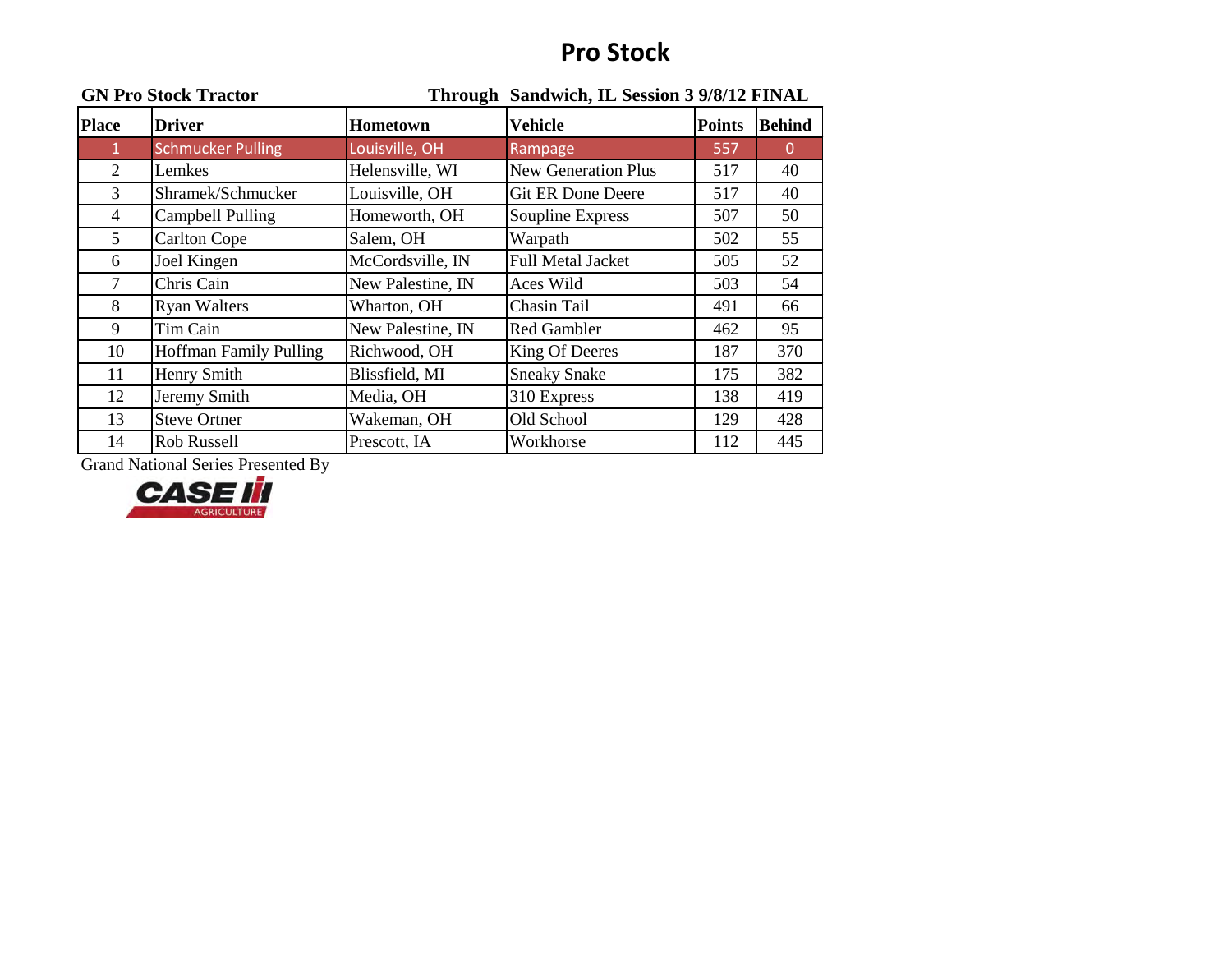## **Super Farm**

| <b>GN Super Farm Tractors</b> |                    |                  | Through Wellington, OH 8/23/12 FINAL |               |               |
|-------------------------------|--------------------|------------------|--------------------------------------|---------------|---------------|
| <b>Place</b>                  | <b>Driver</b>      | <b>Hometown</b>  | <b>Vehicle</b>                       | <b>Points</b> | <b>Behind</b> |
| $\mathbf{1}$                  | <b>Darrin Hunt</b> | Herndon, KY      | <b>Dreamin Too</b>                   | 446           | $\theta$      |
| 2                             | Pedley Pulling     | Ocheyedan, IA    | Wide Loose Deere                     | 441           | 5             |
| 3                             | <b>Russ Freeze</b> | Manchester, TN   | Deere Traxx                          | 425           | 21            |
| 4                             | Jason Vangelder    | Ocheyedan, IA    | <b>Full Bore Farmer</b>              | 425           | 21            |
| 5                             | Julia Conny        | Beloit, OH       | <b>MAC Daddy</b>                     | 403           | 43            |
| 6                             | Larry Dean         | Hollywood, AL    | Never Enough                         | 401           | 45            |
| $\tau$                        | <b>Ted Liechty</b> | Berne, IN        | Rushhour                             | 395           | 51            |
| 8                             | Justin Stryfeller  | Salem, OH        | JD 4430                              | 377           | 69            |
| 9                             | Mike Conny         | Beloit, OH       | Mr. MAC Daddy                        | 370           | 76            |
| 10                            | John Pitt          | Franklin, KY     | <b>Whoopie Maker</b>                 | 354           | 92            |
| 11                            | John Pitt          | Franklin, KY     | <b>Raging Bull</b>                   | 337           | 109           |
| 12                            | Chris Weidinger    | Attica, OH       | <b>Black Power</b>                   | 315           | 131           |
| 13                            | Jamie Morrow       | Mt. Hope, WI     | <b>Yes Deere</b>                     | 295           | 151           |
| 14                            | David Batliner     | Floyd Knobs, IN  | <b>Super Hick</b>                    | 210           | 236           |
| 15                            | Roger Leirmann     | Marthasville, MO | Running On Red                       | 137           | 309           |

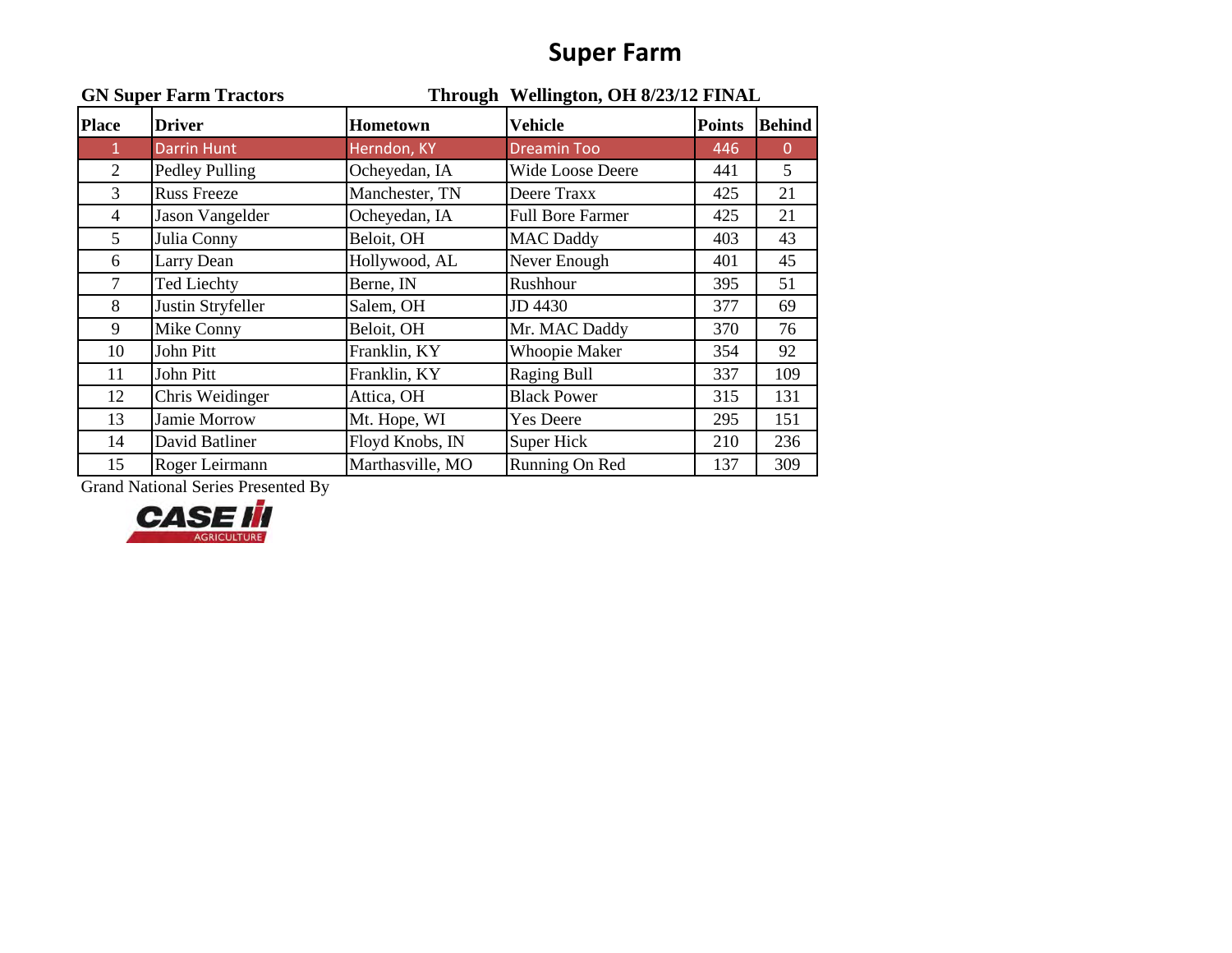### **FWD**

| <b>GN Four Wheel Drive Trucks</b> |                        | Through Wauseon, OH 8/31/12 FINAL |                           |               |                |
|-----------------------------------|------------------------|-----------------------------------|---------------------------|---------------|----------------|
| <b>Place</b>                      | <b>Driver</b>          | <b>Hometown</b>                   | <b>Vehicle</b>            | <b>Points</b> | <b>Behind</b>  |
| $\mathbf{1}$                      | <b>Jason Brammer</b>   | St. Anne, IL                      | Corn Fed                  | 467           | $\overline{0}$ |
| 2                                 | <b>Larry Peterson</b>  | Baldwin, WI                       | Profab Geared Up          | 454           | 13             |
| $\overline{3}$                    | Rob Foster             | Fairgrove, MI                     | Simply Red                | 443           | 24             |
| $\overline{4}$                    | <b>Holman Brothers</b> | Wauseon, OH                       | 4 Play                    | 440           | 27             |
| 5                                 | Peyton Davis           | Tappahannock, VA                  | The Punisher              | 426           | 41             |
| 6                                 | Peyton Davis           | Tappahannock, VA                  | Young Gun                 | 421           | 46             |
| $\tau$                            | Ron Newell             | Leispic, OH                       | <b>Temporary Insanity</b> | 417           | 50             |
| 8                                 | Lisa Miller            | Baldwin, WI                       | Profab                    | 395           | 72             |
| 9                                 | Tanya Foster           | Fairgrove, MI                     | Childs Play               | 362           | 105            |
| 10                                | Dave Bos               | Zeeland, MI                       | Quick Change              | 338           | 129            |
| 11                                | Pete McKeeth           | Galesville, WI                    | Jus Ruttin'               | 237           | 230            |
| 12                                | Patrick Paul           | Canton, GA                        | <b>Dustex Cyclone</b>     | 151           | 316            |
| 13                                | <b>Rick Johnson</b>    | Powell, WY                        | <b>Bad Bowtie</b>         | 140           | 327            |
| 14                                | Patrick Paul           | Canton, GA                        | Rotiud                    | 128           | 339            |
| 15                                | Mike Manke             | Arlington, WI                     | Foolish Farmer            | 44            | 423            |

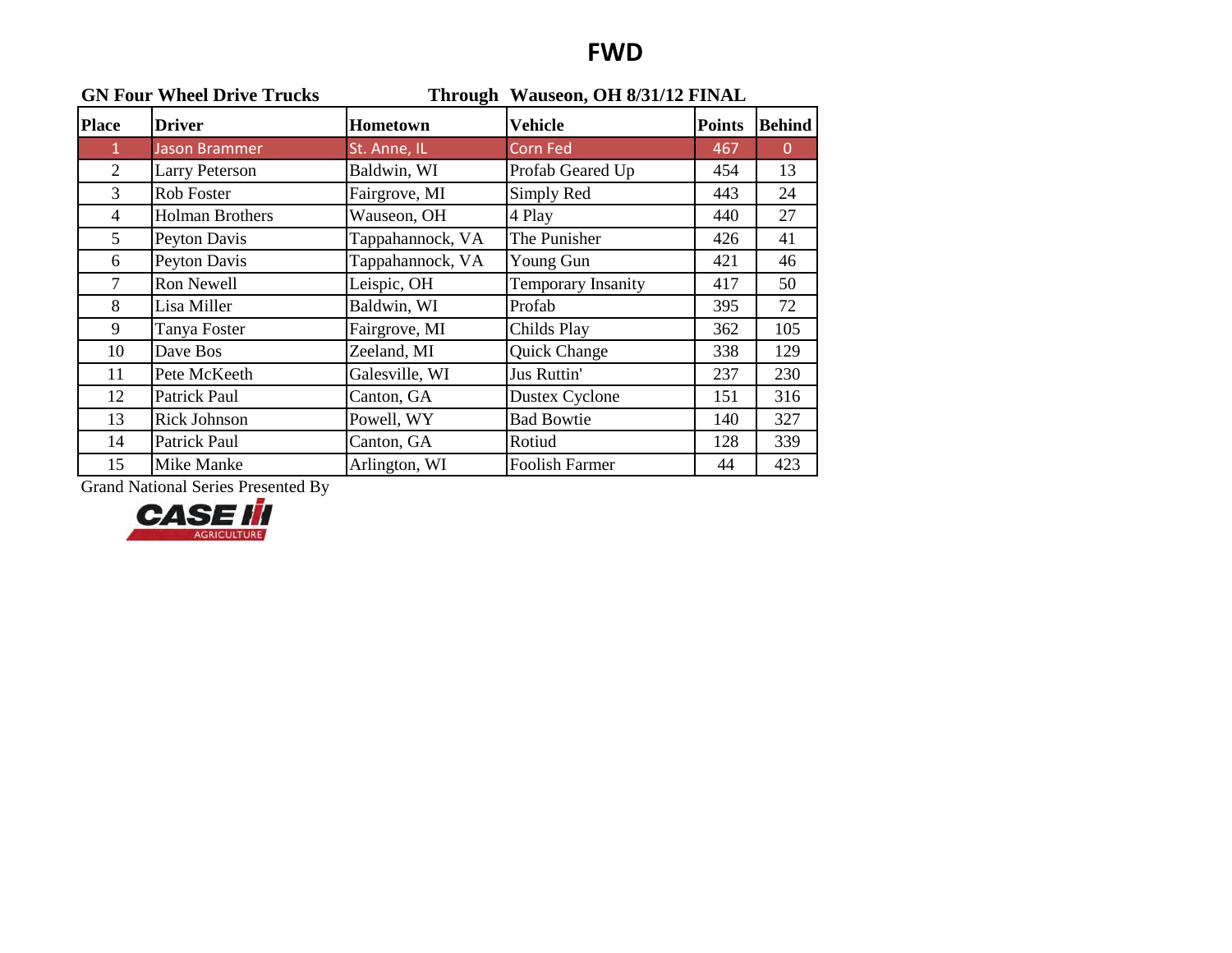### **TWD**

|                | <b>GN Two Wheel Drive Trucks</b> |                  | Through Wellington, OH 8/23/12 FINAL |               |               |
|----------------|----------------------------------|------------------|--------------------------------------|---------------|---------------|
| <b>Place</b>   | <b>Driver</b>                    | <b>Hometown</b>  | <b>Vehicle</b>                       | <b>Points</b> | <b>Behind</b> |
| $\mathbf{1}$   | <b>Jessie Petro</b>              | Camden, OH       | <b>Buckeye Hauler</b>                | 567           | $\theta$      |
| 2              | <b>Randy Petro</b>               | Camden, OH       | Kathy's Komplaint                    | 550           | 17            |
| 3              | Jessie Petro                     | Camden, OH       | 2 Timin'                             | 515           | 52            |
| $\overline{4}$ | <b>Randy Petro</b>               | Camden, OH       |                                      | 484           | 83            |
| $5^{\circ}$    | Chuck Knapp                      | Charles City, IA | <b>Back Forty</b>                    | 480           | 87            |
| 6              | <b>Jeff Bartley</b>              | Saluda, SC       | Blade                                | 475           | 92            |
| $\overline{7}$ | <b>Jeff Bartley</b>              | Saluda, SC       | Lumberjack                           | 469           | 98            |
| 8              | Renee Theobald                   | Shelbyville, IN  | Pretty Wicked                        | 468           | 99            |
| 9              | Doug Theobald                    | Shelbyville, IN  | Wicked                               | 460           | 107           |
| 10             | Kyloe Knapp                      | Charles City, IA | Eighty Acre\$                        | 457           | 110           |
| 11             | Oz Hay                           | Sikeston, MO     | Nitro-Holic                          | 449           | 118           |
| 12             | Chris Martin                     | Cannon Falls, MN | <b>Spare Change</b>                  | 262           | 305           |
| 13             | William Beeler                   | Luttrell, TN     | Fearless                             | 199           | 368           |
| 14             | William Beeler                   | Luttrell, TN     | Just Forgiven                        | 197           | 370           |
| 15             | Craig Corzine                    | Assumption, IL   | <b>Burn Notice</b>                   | 116           | 451           |

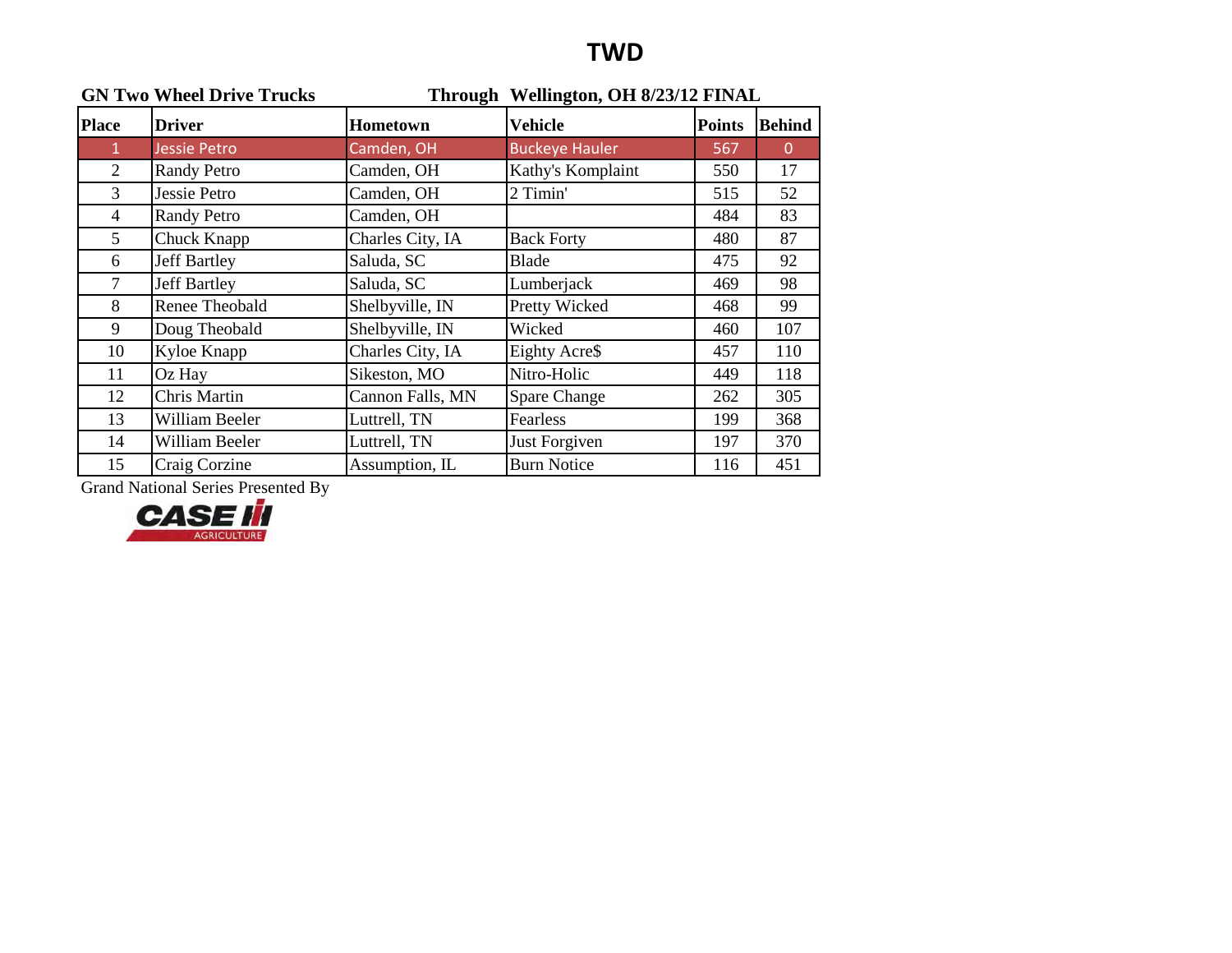| <b>Place</b>   | <b>Driver</b>                | Hometown         | <b>Vehicle</b>          | <b>Points</b> | <b>Behind</b> |
|----------------|------------------------------|------------------|-------------------------|---------------|---------------|
|                | <b>Mark Wiederhold</b>       | Clarksville, OH  | <b>Bare Necessities</b> | 605           | $\Omega$      |
| $\overline{2}$ | Scott Webb                   | Beverly, OH      | Ragin' Red              | 593           | 12            |
| $\overline{3}$ | Adam Biehl                   | Whipple, OH      | Mule Deere              | 560.5         | 44.5          |
| $\overline{4}$ | Justin Fleck                 | New Bremen, OH   | <b>IH Crazy</b>         | 520.5         | 84.5          |
| 5              | Palmer Family                | Greenville, OH   | <b>Country Classic</b>  | 490           | 115           |
| 6              | Tom Shafer                   | Glenford, OH     | The Boss                | 454           | 151           |
| 7              | <b>Jared Nussbaum</b>        | Berne, IN        | <b>Gutless General</b>  | 409           | 196           |
| 8              | <b>Roger Earley</b>          | Sabina, OH       | <b>All Business</b>     | 328           | 277           |
| 9              | <b>Zimmer Family Pulling</b> | Arcanum, OH      | Madd Maxx               | 320           | 285           |
| 10             | <b>Matt Cosler</b>           | Wilmington, OH   | All In                  | 315           | 290           |
| 11             | Rick Heffelfinger            | Jeromesville, OH | The Wolf                | 299           | 306           |
| 12             | <b>Jeff Fussner</b>          | Rushville, IN    | <b>Busted Budget</b>    | 281           | 324           |
| 13             | <b>Brad Overmyer</b>         | Monterey, IN     | <b>Bad Company</b>      | 276           | 329           |
| 14             | Travis Harra                 | Waterford, OH    | Turbobacious            | 254.5         | 350.5         |
| 15             | <b>Bob Campbell</b>          | Rossburg, OH     | <b>Green Gangster</b>   | 229           | 376           |

### **RN 2 Light Pro Stock Tractors Through** Dover, OH 9/22/12 FINAL

#### **Region 2 Super Farm Tractors Through** Allegan, MI 9/12/12 FINAL **Place Driver Hometown Vehicle Points Behind** 1 Mike Stamp Decatur, MI Ghost Rider 513 0 2 Robert Trowbridge South Haven, MI Disturbed 496 17 3 Mike Prible Bluffton, IN Top Priority | 392 | 121 4 Shane Masten Niles, MI Thumpin Pumpkin 391 122 5 Scot Miller Spencerville, OH Dragline Express 1 325 188 6 Lee Butts Fairgrove, MI Press On 297 216 7 Marshes Galien, MI Cash Burner 291 222 8 Palmer Family Greenville, OH Red Avenger 291 222 9 Mowrey Family Pulling Milford, IL Deal-N-Deere 219 294 10 Dave Whelan Tipton, MI My Last Excuse 218 295 11 Tony Sietsema Allendale, MI Wolverine Deere | 206 | 307 12 Rob Girvin Armada, MI Last Call 201 312 13 Brook Ferris Addison, MI Assorted Nuts 196 317 14 Doug McKinley Winamac, IN Knight Train 195 318 15 Brock Oomen Hart, MI Bad Omen 195 318

**RN 2 Four Wheel Drive Trucks Through** Hudsonville, MI 8/22/12 FINAL

| Place | Driver               | Hometown       | Vehicle                  | Points | Behind   |
|-------|----------------------|----------------|--------------------------|--------|----------|
| 1     | <b>Ted Skelton</b>   | Harvard, IL    | The Rock                 | 265    | $\Omega$ |
| 2     | Darren Taylor        | Eaton, IN      | Grain Hollers Mafia      | 206    | 59       |
| 3     | Chris Kolb           | Oxford, OH     | Menace                   | 201    | 64       |
|       | Gary White           | Centerburg, OH | <b>Just A Toy</b>        | 177    | 88       |
| 5     | Don Grant            | Greenwood, IN  | Rags to Riches           | 166    | 99       |
| 6     | <b>Greg Whitesel</b> | Union City, IN | <b>Cornstalk Express</b> | 148    | 117      |
| 7     | Steve Elchinger      | Holgate, OH    | Jus Passin Thur          | 146    | 119      |
| 8     | Layton Seggebruce    | Hoopeston, IL  | Hooterville Rat          | 107    | 158      |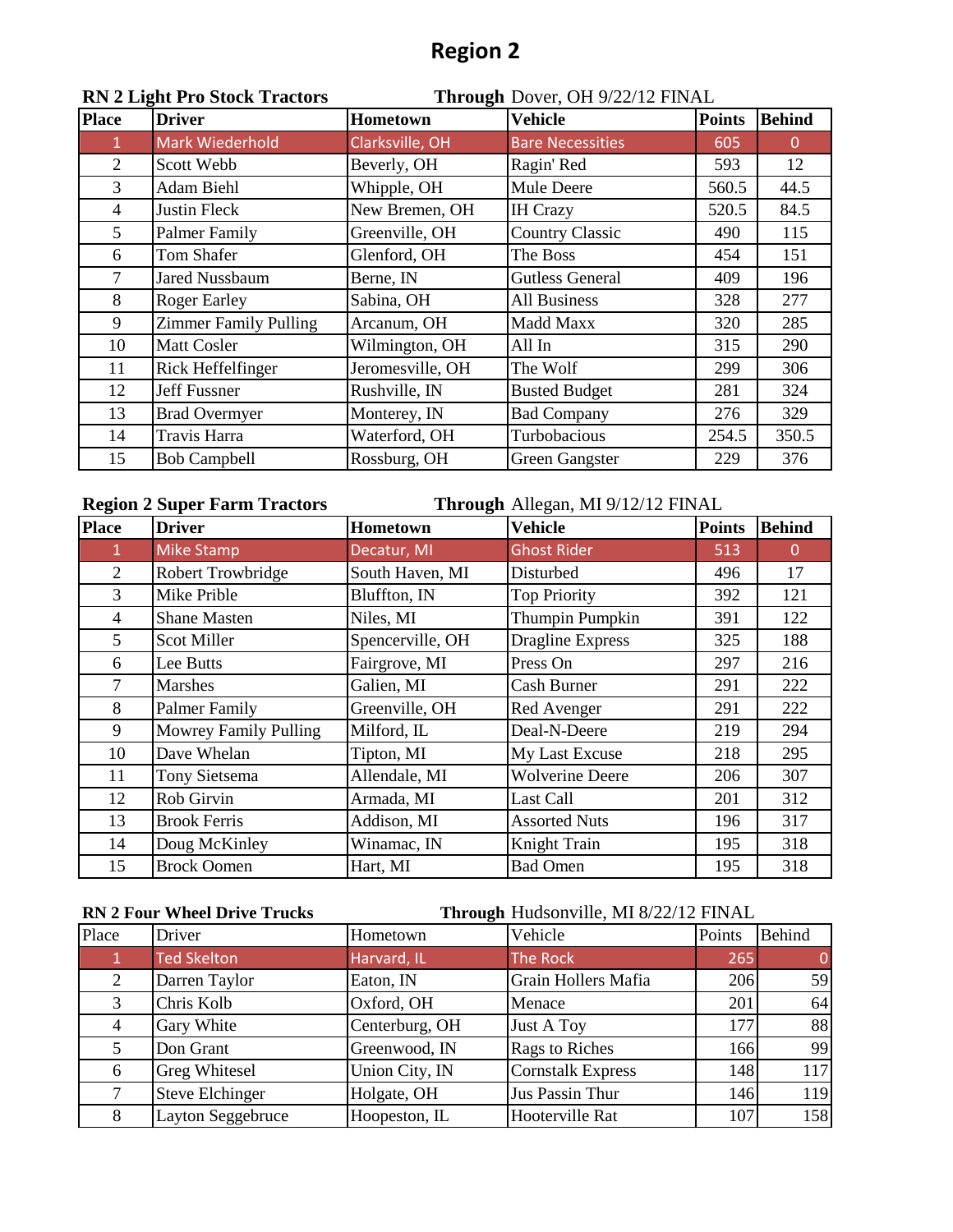| 9  | <b>Brad Board</b>  | Mineral Wells, WV | <b>American Dream</b>  | 99 | 166 |
|----|--------------------|-------------------|------------------------|----|-----|
| 10 | Jon Layden         | Hoopeston, IL     | <b>American Farmer</b> | 75 | 190 |
| 11 | Tom Worth          | Big Rapids, MI    | <b>After Hours</b>     | 73 | 192 |
| 12 | Tim Skelton        | Harvard, IL       | The Bone               | 62 | 203 |
| 13 | Jeff Smith         | Holland, MI       | Lean Meat Machine      | 54 | 211 |
| 14 | Jacob Smith        | Holland, MI       | Gobbled Up             | 53 | 212 |
| 15 | <b>Glenn Stake</b> | Jeromesville, OH  | Deuces Wild            | 42 | 223 |

**RN 2 Two Wheel Drive Trucks Through** Old Washington, OH 9/13/12 FINAL

| Place | Driver                       | Hometown          | Vehicle                    | Points | <b>Behind</b> |
|-------|------------------------------|-------------------|----------------------------|--------|---------------|
|       | <b>Jeff Writsel</b>          | Orient, OH        | At It Again                | 468    |               |
| 2     | <b>Tarry Feiss</b>           | Lawrenceburg, IN  | Hoosier Avalanche          | 442    | 26            |
| 3     | <b>Brent Secrest</b>         | Celina, OH        | Nuthin EZ 'Bout It         | 386    | 82            |
| 4     | <b>Bill Widenmeyer</b>       | West Salem, OH    | <b>Smokeless</b>           | 340    | 128           |
| 5     | <b>Marty Clock</b>           | Hartford City, IN | <b>Just Like Clockwork</b> | 314    | 154           |
| 6     | <b>Eisman Family Pulling</b> | Atlanta, IN       | Whipper Snapper II         | 267    | 201           |
| 7     | Alex Ort                     | Hartford City, IN | <b>Bad Attitude</b>        | 254    | 214           |
| 8     | <b>Ryan Writsel</b>          | Orient, OH        | Lucky Stryke               | 185    | 283           |
| 9     | William's Farms              | Croton, OH        | Out'a Control              | 180    | 288           |
| 10    | Ralph Hunt                   | Circleville, OH   | <b>Yellow Thunder</b>      | 175    | 293           |
| 11    | Duane Bowns                  | New Lothrop, MI   | High Yeild                 | 145    | 323           |
| 12    | <b>Richard McPherson</b>     | Oakwood, OH       | <b>Midwest Raider</b>      | 114    | 354           |
| 13    | Ted Boyer                    | Edwardsburg, MI   | Untouchable                | 112    | 356           |
| 14    | <b>Howard Antram</b>         | Alliance, OH      | Thunder Wagon II           | 88     | 380           |
| 15    | <b>Jim Roberts</b>           | Brookyln, MI      | Hair Dryer Express         | 85     | 383           |

**RN 2 Pro Stock Tractors Through** Wauseon, OH 8/31/12 FINAL

| Place | Driver              | Hometown        | Vehicle                | Points | <b>Behind</b>  |
|-------|---------------------|-----------------|------------------------|--------|----------------|
|       | Tim Overmyer        | Monterey, IN    | Sandhill Binder        | 60     |                |
| 2     | <b>Greg Rasnake</b> | Noblesville, IN | Razz-Ma-Tazz           | 57     | $\mathfrak{Z}$ |
|       | JR Miller           | Rushville, IN   |                        | 29     | 31             |
| 4     | Gary Karlen         | Minerva, OH     | Aftermath              | 27     | 33             |
|       | Tim Stone           | Greensburg, IN  | <b>Rollin Stone</b>    | 26     | 34             |
| 6     | John Herbert        | Rushville, IN   | <b>Hoosier Classic</b> | 25     | 35             |

**Region 2 Heavy Super Stock Through** Old Washington, OH 9/13/12 FINAL

| <b>Place</b>   | <b>Driver</b>      | Hometown         | Vehicle              | <b>Points</b> | <b>Behind</b> |
|----------------|--------------------|------------------|----------------------|---------------|---------------|
|                | <b>Kyle Karlen</b> | Minerva, OH      | <b>Bad Blood</b>     | 295.5         | 0             |
| $\overline{2}$ | Kent Payne         | Veedersburg, IN  | <b>Super Rooster</b> | 265.5         | 30            |
| 3              | Keigm Parobek      | West Salem, OH   | <b>Another Dear</b>  | 246           | 49.5          |
| 4              | John Lancaster     | Trafalgar, IN    | Entertainer          | 175           | 120.5         |
| 5              | Jamey Lobdell      | West Liberty, OH | Troubadour           | 137           | 158.5         |
| 6              | Heath Weilnau      | Monroeville, OH  | Sin Wagon            | 106           | 189.5         |
|                | Feldkamp's         | Saline, MI       | <b>Trophy Buck</b>   | 102           | 193.5         |
| 8              | Keith Middleton    | Wilmington, OH   |                      | 100           | 195.5         |
| 9              | Dave Whelan        | Tipton, MI       | My Last Excuse       | 99            | 196.5         |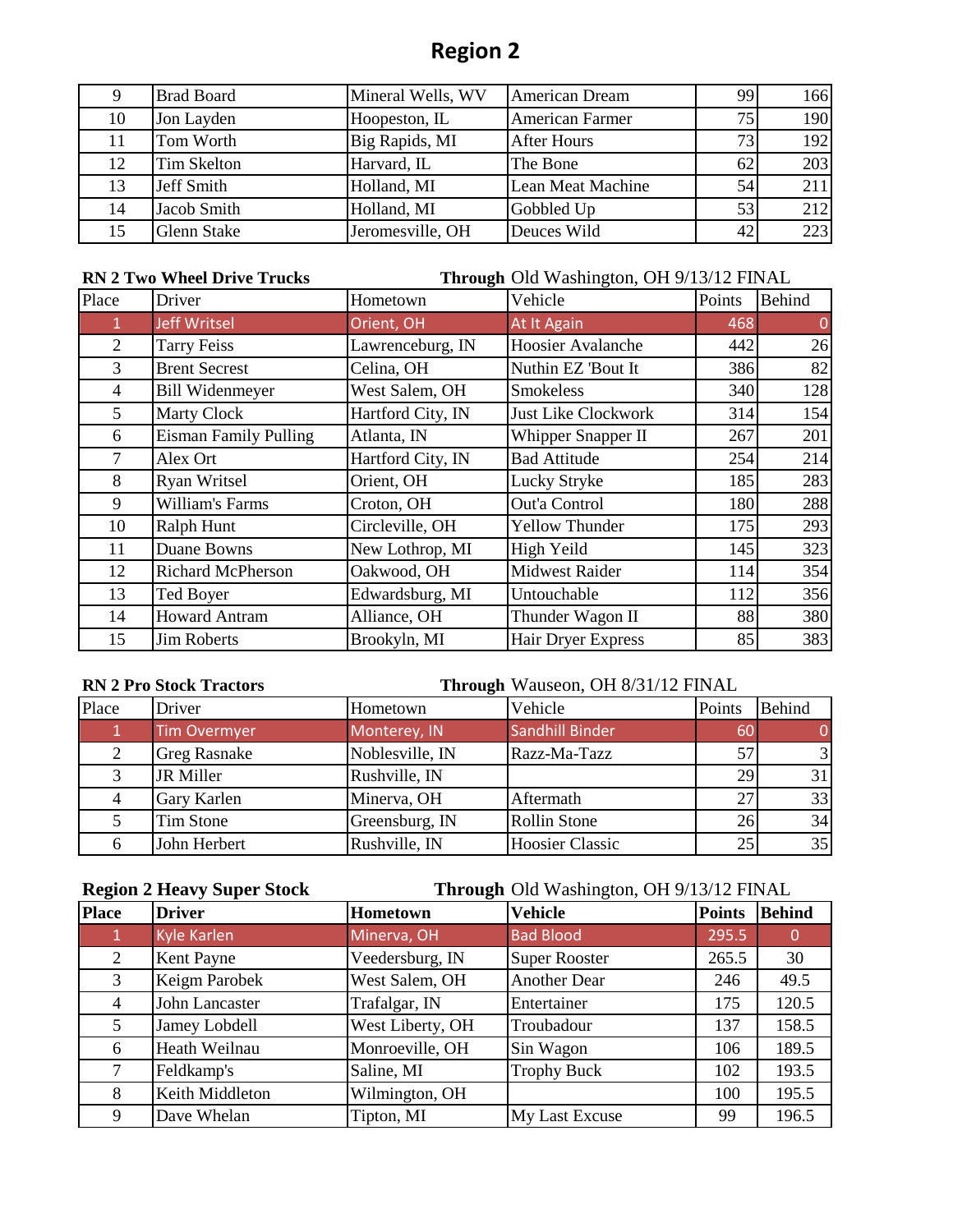| 10 | Englehart/Ross                 | Zanesville, OH   | Hoe Handle Enginee  | 83 | 212.5 |
|----|--------------------------------|------------------|---------------------|----|-------|
|    | Joe Moore                      | Three Oaks, MI   | Dirty Deeds         | 80 | 215.5 |
| 12 | Foley Family Pulling           | Hamilton, OH     | Smoke N Thunder     | 74 | 221.5 |
| 13 | <b>Marsh Family Pulling</b>    | Galien, MI       | <b>Cash Burner</b>  | 64 | 231.5 |
| 14 | <b>VanDorpe Family Pulling</b> | Charlotte, MI    | Screamin Demon II   | 55 | 240.5 |
| 15 | Chris Gettinger                | Connersville, IN | <b>After Burner</b> | 54 | 241.5 |

**Region 2 Light Super Stock Through** Logansport, IN 7/14/12 FINAL

| <b>Place</b> | <b>Driver</b>          | Hometown         | <b>Vehicle</b>               | <b>Points</b> | <b>Behind</b> |
|--------------|------------------------|------------------|------------------------------|---------------|---------------|
|              | <b>Travis Morphet</b>  | Logansport, IN   | <b>Diehard Diesel</b>        | '87           |               |
|              | Koch/Lancaster Pulling | Indianapolis, IN | Entertainer                  | 85            |               |
| 3            | George Everett         | Monrovia, IN     | <b>Smokeless Alternative</b> | 84            |               |
| 4            | Ken McKillip           | Wabash, IN       | Dark Pony                    | 54            | 33            |
|              | David Esteb            | Franklin, IN     | Eat N Dollars                | 30            | 57            |
| 6            | Alan Daily             | Star City, IN    | No Name Deere                | 27            | 60            |
|              | Jerry Yantes           | Plain City, OH   | Spirit Of Oliver             | 27            | 60            |

**Region 2 Modified Tractors Through** Old Washington, OH 9/13/12 FINAL

| <b>Place</b> | <b>Driver</b>               | Hometown         | <b>Vehicle</b>            | <b>Points</b> | <b>Behind</b> |
|--------------|-----------------------------|------------------|---------------------------|---------------|---------------|
|              | <b>Todd Feiss</b>           | Lawrenceburg, IN | S'no Farmer Xtreme        | 612           |               |
| 2            | Ken Miller                  | Bellevue, OH     | Corn & Soybean Special    | 564           | 48            |
| 3            | Don Deane                   | Trafalgar, IN    | <b>Plumber's Nitemare</b> | 547           | 65            |
| 4            | Wayne Krider                | Churubusco, IN   | Double Dose Plus One      | 464           | 148           |
| 5            | <b>Stahl Family Pulling</b> | Churubusco, IN   | <b>Triple Trouble</b>     | 401           | 211           |
| 6            | Mike Schoenemann            | Roanoke, IN      | Wild Ride                 | 379           | 233           |
|              | Jerew Family Pulling        | Richwood, OH     | Wild Times                | 352           | 260           |
| 8            | Roger Reed                  | Wkwapusa, IN     | <b>Second Chance</b>      | 215           | 397           |
| 9            | <b>Brian Diekman</b>        | Genoa, OH        | Rat Poison                | 161           | 451           |
| 10           | Tony Schmeising             | Anna, OH         | <b>Bionic Buzzard</b>     | 146           | 466           |
| 11           | Larry Whissel               | Zanesville, OH   | Weekend Warrior           | 55            | 557           |

| <b>RN 2 Mini Modifieds</b> |                      |                   | Through Preble, IN 7/21/12 FINAL |               |               |
|----------------------------|----------------------|-------------------|----------------------------------|---------------|---------------|
| <b>Place</b>               | <b>Driver</b>        | <b>Hometown</b>   | <b>Vehicle</b>                   | <b>Points</b> | <b>Behind</b> |
|                            | <b>Scott Eighmey</b> | Ida, MI           | Michigan Twister                 | 117           |               |
| 2                          | Dick Storeholder     | Waldron, MI       |                                  | 109           | 8             |
| 3                          | Siegel Pulling       | West Unity, OH    | <b>Hyper Heartbeat</b>           | 108           | 9             |
| 4                          | Tim Rea              | Slippery Rock, PA | <b>Wicked Sensation</b>          | 107           | 10            |
| 5                          | Webb Family Pulling  | Bronson, MI       | Stepchild Evil Twin              | 97            | 20            |
| 6                          | Terry Curtis         | Rossburg, OH      | <b>After Hours</b>               | 68            | 49            |
|                            | <b>Randy Bunce</b>   | Camden, MI        | Dirt Rush                        | 66            | 51            |
| 8                          | Ken Bultemeier       | Ft. Wayne, IN     | Whomp Ass Express                | 57            | 60            |
| 9                          | Webb Family Pulling  | Huntertown, IN    | Jumpin Jack Flash                | 54            | 63            |

#### **RN 2 Super Stock Diesel FWD**

**Through** Dover, OH 9/22/12 FINAL

| <b>Place</b> | <b>Driver</b> | <b>Hometown</b> | <b>Vehicle</b>       | Points | Behind |
|--------------|---------------|-----------------|----------------------|--------|--------|
|              | Shane Kellogg | Forest, OH      | <b>Gotta Have It</b> | 381    |        |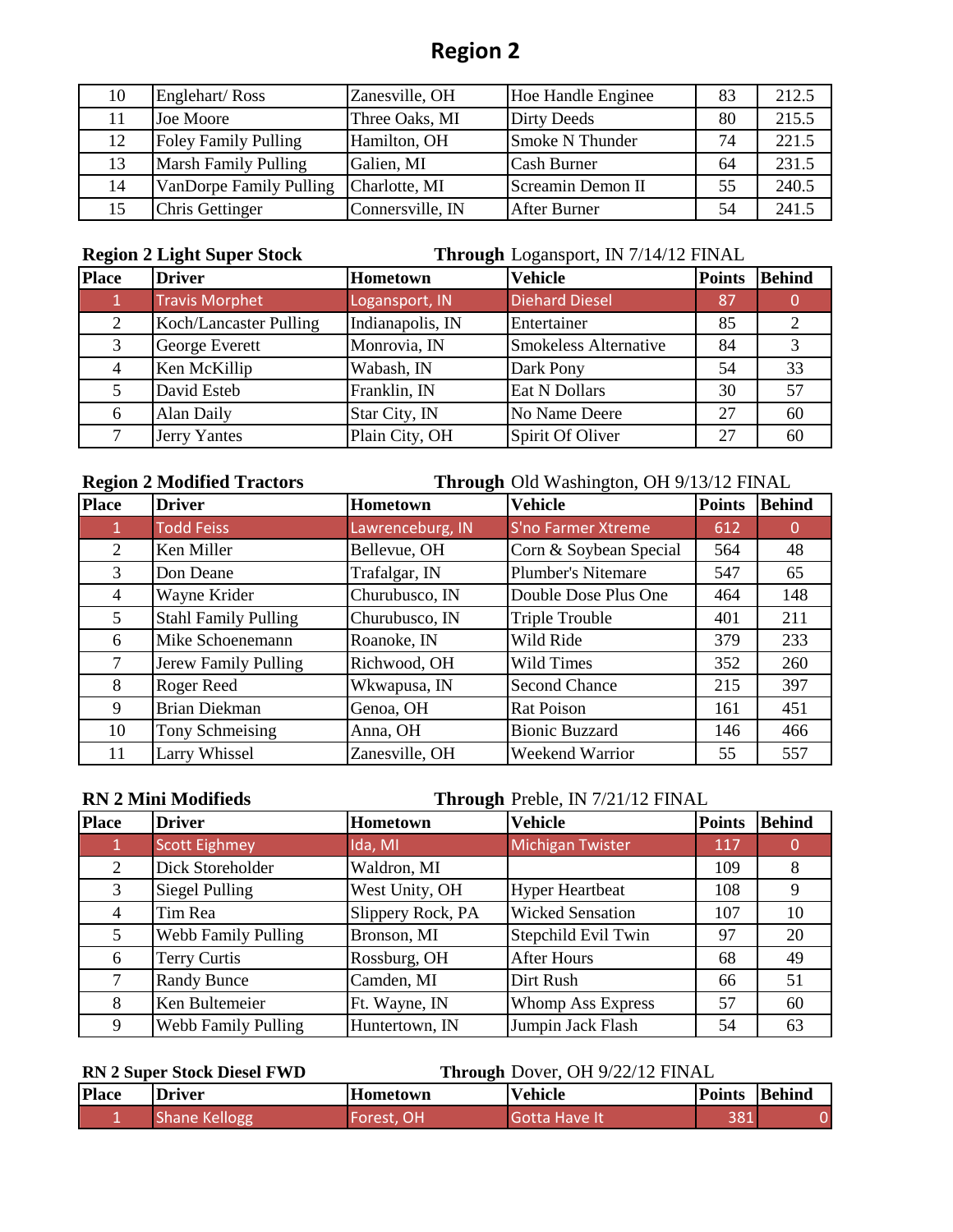| 2  | <b>Erik Stacey</b>   | Winchester, OH | Smoknya HD               | 360   | 21    |
|----|----------------------|----------------|--------------------------|-------|-------|
| 3  | Van Haisley          | Fairmount, IN  | Rock Hard Ram            | 358   | 23    |
| 4  | Kyle Michael         | Urbana, OH     | Climax                   | 316.5 | 64.5  |
| 5  | Kent Crowder         | Attica, IN     | <b>Scheid Diesel</b>     | 257   | 124   |
| 6  | <b>Matt Clemons</b>  | Wakeman, OH    | Alter Ego                | 113   | 268   |
|    | <b>Ben Miller</b>    | Freetown, IN   | Double Overtime          | 77    | 304   |
| 8  | <b>Cxory Atley</b>   | Cedarville, OH | <b>Agstremely Hooked</b> | 66    | 315   |
| 9  | <b>Roger Straley</b> | London, OH     | Razors Edge              | 50    | 331   |
| 10 | Calvin Miller        | Guysmills, PA  | Runnin In The Red        | 25.5  | 355.5 |

#### **RN 2 Limited Pro Stock**

## **Through** Dover, OH 9/22/12 FINAL

| <b>Place</b>   | <b>Driver</b>          | Hometown         | <b>Vehicle</b>                 | <b>Points</b> | <b>Behind</b> |
|----------------|------------------------|------------------|--------------------------------|---------------|---------------|
| 1              | <b>Brad Boldry</b>     | Rochester, IN    |                                | 127           | 0             |
| $\overline{2}$ | Whitney/Aller Pulling  | St. Marys, OH    | <b>Ground Force</b>            | 127           | $\mathbf{0}$  |
| 3              | <b>Avery Nauman</b>    | Cardington, OH   | Lil Rascal                     | 127           | $\Omega$      |
| 4              | Jerry Wisel            | Roanoke, IN      | <b>Constant Conflict</b>       | 113           | 14            |
| 5              | <b>Travis Wisel</b>    | Roanoke, IN      | <b>Irrational Behavior</b>     | 70            | 57            |
| 6              | Jerry Shepherd         | Galveston, IN    | <b>Barnyard Banshee</b>        | 62            | 65            |
|                | Dennie Brown           | Clay, KY         | Green With Envy                | 57            | 70            |
| 8              | <b>Quinton Hartman</b> | Haubstadt, IN    | <b>International Addiction</b> | 51            | 76            |
| 9              | Allen Legrand          | Madisonville, KY | <b>Flirtin With Disaster</b>   | 50            | 77            |
| 10             | Don Brock              | Kirklin, IN      | This Is It                     | 50            | 77            |
| 11             | Shawn Wildermuth       | Lewistown, OH    | The Replacement Deere          | 38            | 89            |
| 12             | Jeremy Lee             | Magnolia, OH     | Disposable Income              | 28            | 99            |
| 13             | Josh Lee               | Magnolia, OH     | <b>Moolah Maker</b>            | 23            | 104           |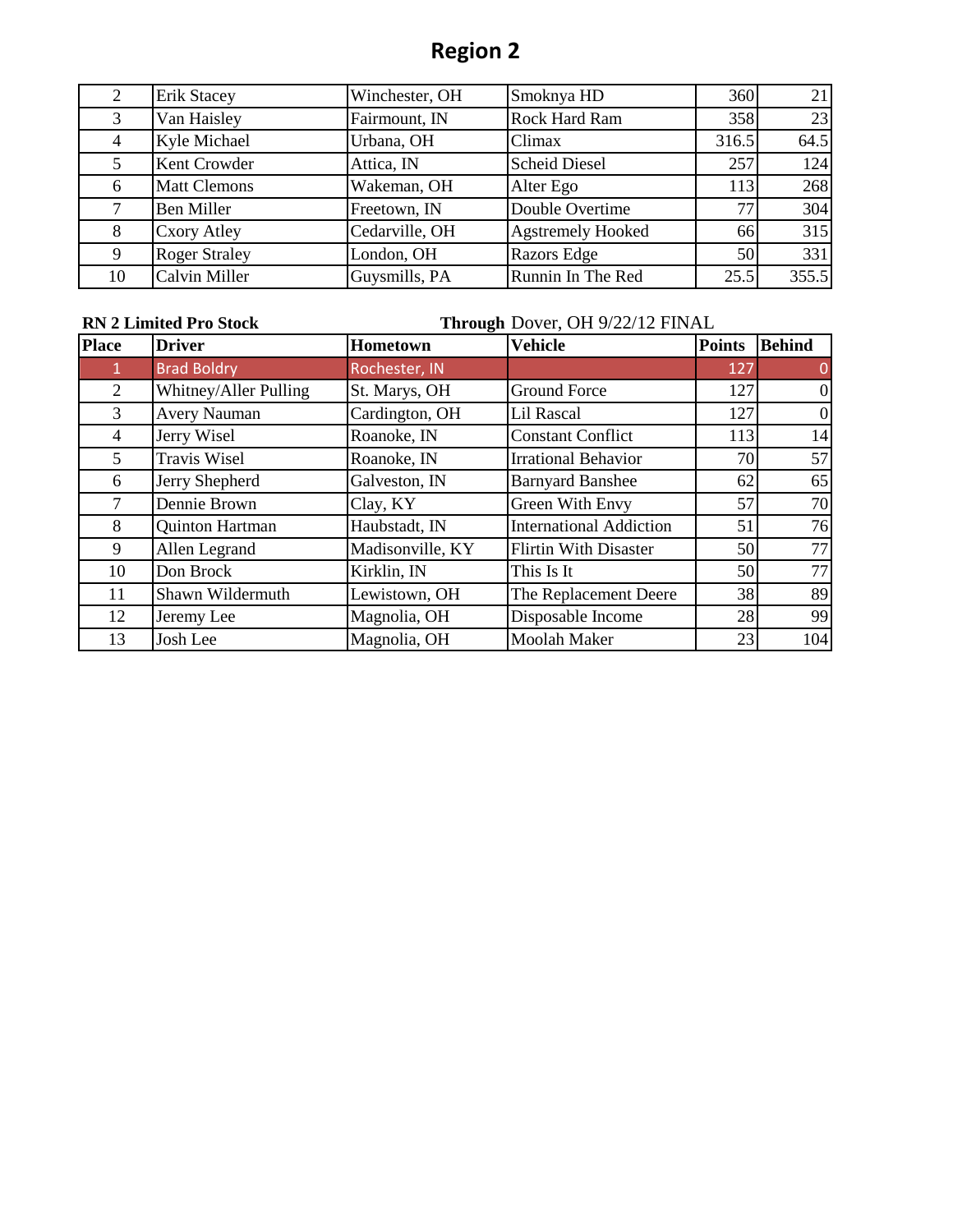|                | <b>RN 3 Heavy Super Stock Diesel</b> | Through Norwalk, WI 8/11/12 FINAL |                       |               |               |
|----------------|--------------------------------------|-----------------------------------|-----------------------|---------------|---------------|
| <b>Place</b>   | <b>Driver</b>                        | Hometown                          | <b>Vehicle</b>        | <b>Points</b> | <b>Behind</b> |
| $\mathbf{1}$   | <b>Bruce Barfnecht</b>               | Delano, MN                        | <b>Just One Moore</b> | 60            | 0             |
| $\mathfrak{2}$ | Pete McGiffin                        | Barron, WI                        |                       | 57            | 3             |
| 3              | Nick Dahl                            | Monicello, MN                     |                       | 52            | 8             |
| 4              | Randy Becker                         | Wadena, MN                        | The Underdog          | 29            | 31            |
| 5              | <b>Frank Shaffer</b>                 | Unity, WI                         | <b>Crazy Horse</b>    | 28            | 32            |
| 6              | Eugene Williams                      | Jolley, IA                        | Virgils Dream         | 27            | 33            |
|                | Tyler Boeckmann                      | Waverly, IA                       | <b>Born Green</b>     | 26            | 34            |
| 8              | Dave Hovden                          | Decorah, IA                       | Ol Woody              | 24            | 36            |
| 9              | Miller Pulling                       | New London, MN                    | Another Bad Habit     | 23            | 37            |
| 10             | Nathan Scholtz                       | Hammond, WI                       | Sound Of Madness      | 22            | 38            |
| 11             | Ryan Kelly                           | Glenwood City, WI                 | <b>Pure Deere</b>     | 21            | 39            |
| 12             | <b>Rich Miller</b>                   | Roberts, WI                       | <b>Badger Binder</b>  | 20            | 40            |

| Through Marshfield, WI 9/3/12 FINAL<br><b>Region 3 Super Farm Tractors</b> |                      |                   |                             |               |               |
|----------------------------------------------------------------------------|----------------------|-------------------|-----------------------------|---------------|---------------|
| <b>Place</b>                                                               | <b>Driver</b>        | Hometown          | <b>Vehicle</b>              | <b>Points</b> | <b>Behind</b> |
|                                                                            | <b>Issac Conway</b>  | Braham, MN        | <b>Operation Detonation</b> | 214           | $\Omega$      |
| $\overline{2}$                                                             | Alan Cook            | Wilton, WI        | <b>Black Thunder</b>        | 214           | $\Omega$      |
| 3                                                                          | Linnehan's           | Sparta, WI        | <b>Green Power</b>          | 206           | 8             |
| $\overline{4}$                                                             | Lindstrom's          | Ellsworth, WI     | <b>Hyper Harvester</b>      | 197           | 17            |
| 5                                                                          | Dennis Jakobi        | Gtanton, WI       | <b>Black Stallion 2</b>     | 193           | 21            |
| 6                                                                          | Kenny Schmitz        | Norwalk, WI       | Pure Attitude               | 179           | 35            |
| $\tau$                                                                     | Jeff and Kyle Larson | West Salem, WI    | Hot Wire                    | 178           | 36            |
| 8                                                                          | Jungwirth's          | Farmington, MN    | Dreamin Green               | 161           | 53            |
| 9                                                                          | Jeff Bahl            | Lancaster, WI     | Doctor Deere                | 139           | 75            |
| 10                                                                         | Daniel Lange         | Glencoe, MN       | <b>Black Gold</b>           | 128           | 86            |
| 11                                                                         | Lee Sixel            | Howrads Grove, WI | Cruzin Case                 | 116           | 98            |
| 12                                                                         | Jeff Martyn          | Stratfoed, WI     | The Hustler                 | 111           | 103           |
| 13                                                                         | Eagen/Gray           | Berlin, WI        | Poltergeist                 | 105           | 109           |
| 14                                                                         | Mike Wegner          | Sparta, WI        | Power Up                    | 99            | 115           |
| 15                                                                         | <b>Scott Smith</b>   | Glenwood City, WI | <b>Vicious Rumor</b>        | 98            | 116           |

**RN 3 Two Wheel Drive Trucks Through** Sandwich, IL 9/6/12 FINAL

| Place          | Driver                  | Hometown          | Vehicle            | Points | Behind         |
|----------------|-------------------------|-------------------|--------------------|--------|----------------|
| $\mathbf 1$    | <b>Kim Moore</b>        | North Mankato, MN | Pack Rat VII       | 227    | $\overline{0}$ |
| 2              | <b>Chad Christensen</b> | Glencoe, MN       | Pack Rat V         | 222    | 5              |
| 3              | Doug Christensen        | Glencoe, MN       | Pack Rat VI        | 207    | 20             |
| $\overline{4}$ | Corey Kielmyer          | Faribault, MN     | Beer Wagon         | 180    | 47             |
| 5              | Dustin Amundson         | Nerstrand, MN     | Bottoms Up         | 176    | 51             |
| 6              | Stumme's                | New Hamption, IA  | Plaything          | 170    | 57             |
| 7              | Dennis Christensen      | Glencoe, MN       | Pack Rat VIII      | 160    | 67             |
| 8              | <b>Austins</b>          | Brodhead, WI      | Dirt Flirt         | 148    | 79             |
| 9              | <b>Brad Thompson</b>    | Rushford, MN      | A Bit Of Magic III | 102    | 125            |
| 10             | <b>Bill Frontzak</b>    | New Glarus, WI    | Twisted            | 84     | 143            |
| 11             | <b>Matt Bartz</b>       | McIntosh, MN      | Never Satisfied    | 78     | 149            |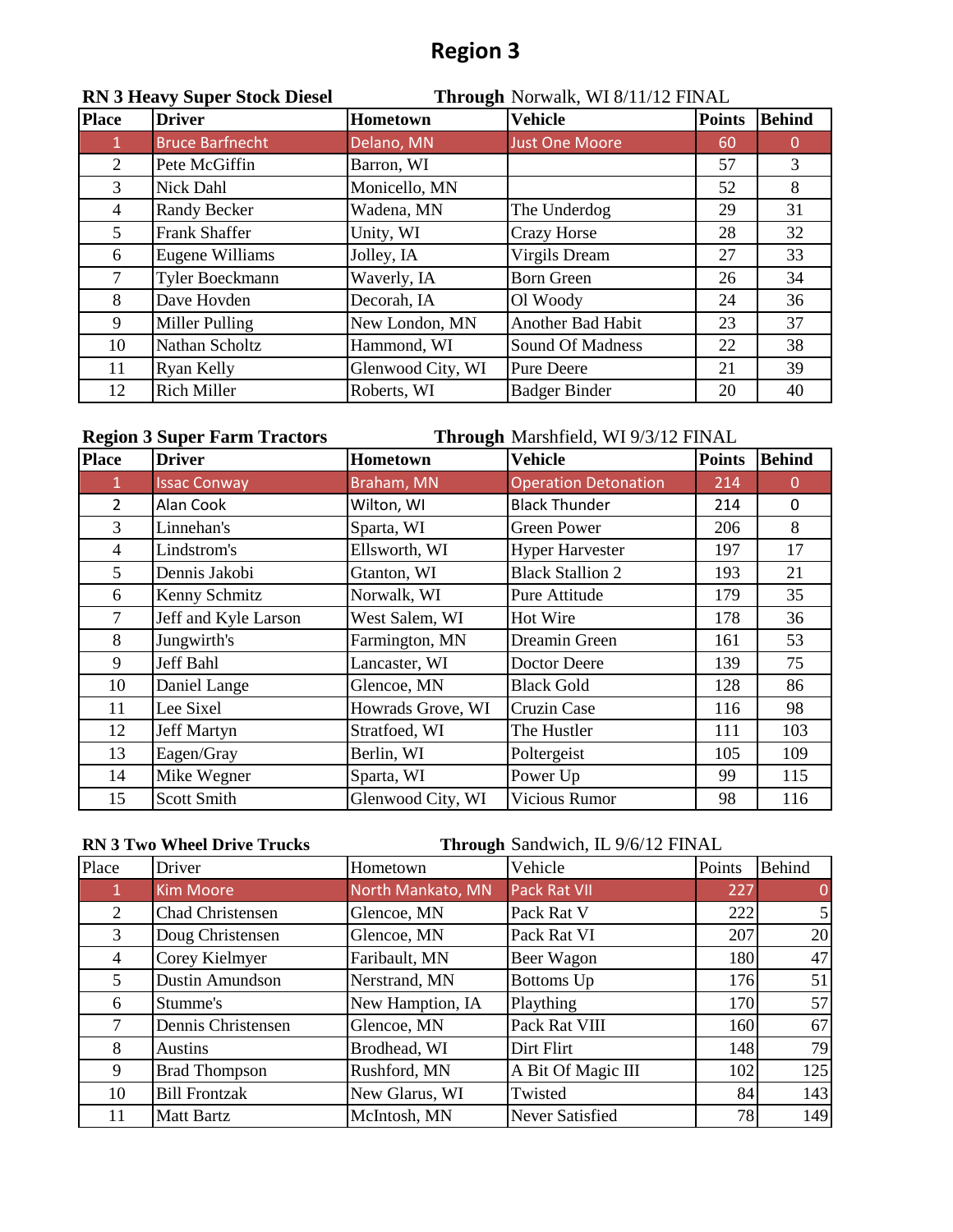| 12 | ChaD Haggerty   | Boscobel, WI    | <b>Hillbilly Hot Rod</b> | 45 | !82  |
|----|-----------------|-----------------|--------------------------|----|------|
| 13 | Terry Timmerman | Dickeyville, WI | Hot N' Nasty             | 30 | 1971 |
| 14 | Ralph Hunt      | Oakwood, OH     | <b>Yellow Thunder</b>    | 28 | 199  |
|    | A J Riedl       | Dubuque, IA     | Shafted                  | 26 | 201  |
| 16 | Lance Fleming   | Lamont, IA      | Hi Maintenance           | 26 | 201  |

**RN 3 Four Wheel Drive Trucks Through** Sandwich, IL 9/6/12 FINAL

| Place          | Driver                  | Hometown                            | Vehicle                | Points | Behind |
|----------------|-------------------------|-------------------------------------|------------------------|--------|--------|
| $\mathbf{1}$   | <b>Carol Suchy</b>      | Inver Grove Hgts, MN Totally Geared |                        | 295    |        |
| 2              | Lawrence Line           | Clarissa, MN                        | <b>Totally Hooked</b>  | 294    |        |
| $\overline{3}$ | Kay Gueningsman         | Winsted, MN                         | Earthshaker 2          | 284    | 11     |
| $\overline{4}$ | Ron Haekenkamp          | Greenfield, MN                      | Chances                | 197    | 98     |
| 5              | Dave Oconnor            | Austin, MN                          | <b>Nasty Boys</b>      | 185    | 110    |
| 6              | Mike Manke              | Arlington, WI                       | <b>Foolish Farmer</b>  | 170    | 125    |
| 7              | <b>Matt Davis</b>       | Jefferson, WI                       | Outrage                | 168    | 127    |
| 8              | Dan Prahl               | Sunburg, MN                         | One Bad Habit          | 166    | 129    |
| 9              | <b>Tyler Feyereisen</b> | River Falls, WI                     | <b>Intense Expense</b> | 125    | 170    |
| 10             | Tom Scalzo              | Chetek, WI                          | Dodge-N-Bullets III    | 89     | 206    |
| 11             | John Yantzer            | Mandan, ND                          | The Boss               | 81     | 214    |
| 12             | Jamie Busch             | Rockwell, IA                        | <b>Thunder Struck</b>  | 78     | 217    |
| 13             | <b>Charlie Manke</b>    | Arlington, WI                       | Tuna's Toy             | 71     | 224    |
| 14             | Keith Chastain          | Pecatonica, IL                      | Hard To Hold           | 60     | 235    |
| 15             | <b>Rich Thompson</b>    | Columbus Jct, IA                    | <b>Hammer Down</b>     | 51     | 244    |

**RN 3 Pro Stock Diesel 4x4 Trucks Through** Sandwich, IL 9/6/12 FINAL

| Place | Driver            | Hometown        | Vehicle                | Points | <b>Behind</b> |
|-------|-------------------|-----------------|------------------------|--------|---------------|
|       | <b>Chris Muhs</b> | Brimingham, IA  | <b>White Lightning</b> | 206    | $\Omega$      |
| 2     | Mike Schafer      | Waterloo, IA    | One Night Stand        | 173    | 33            |
| 3     | Alan Kirscht      | Maple Lake, MN  | 1 Bad Ram              | 171    | 35            |
| 4     | Wes Kusilek       | River Falls, WI | <b>Cummins Killer</b>  | 167    | 39            |
| 5     | Dave Carlson      | Sandstone, MN   | One Bad Max            | 134    | 72            |
| 6     | Susan Ingram      | Faring, IL      | <b>Scheid Diesel</b>   | 83     | 123           |
|       | Rodeny Tarr       | Norchester, IL  | <b>Super Ram</b>       | 54     | 152           |
| 8     | Jim Steindorf     | Marshall, WI    | <b>Gittin Lit</b>      | 52     | 154           |

**RN 3 Limited Pro Stock Tractor Through** Wilmington, MN 8/8/12 FINAL

| Place          | Driver               | Hometown                 | Vehicle                | Points | <b>Behind</b> |
|----------------|----------------------|--------------------------|------------------------|--------|---------------|
|                | Mike Bousema         | Worthington, MN          | <b>Limited Edition</b> | 144    | 62            |
| 2              | <b>Steve Bousema</b> | Worthington, MN          | <b>Special Edition</b> | 144    | 62            |
| 3              | Keith Vsetecka       | Instigitor<br>Lawler, IA |                        | 134    | 72            |
| $\overline{4}$ | <b>Rich Miller</b>   | Roberts, MN              | <b>Badger Binder</b>   | 83     | 123           |
| 5              | <b>Brian Poppe</b>   | Plainfield, IA           | Untamed                | 81     | 125           |
| 6              | Nathan Scholtz       | Hammond, WI              | Sound of Madness       | 81     | 125           |
| 7              | Mark Gamradt         | Sauk Centre, MN          | Night Rider            | 75     | 131           |
| 8              | Megan Regnier        | Canby, MN                | Scavenger              | 28     | 178           |
| 9              | Phil Jungwirth       | Farmington, MN           | Dreamin Green          | 27     | 179           |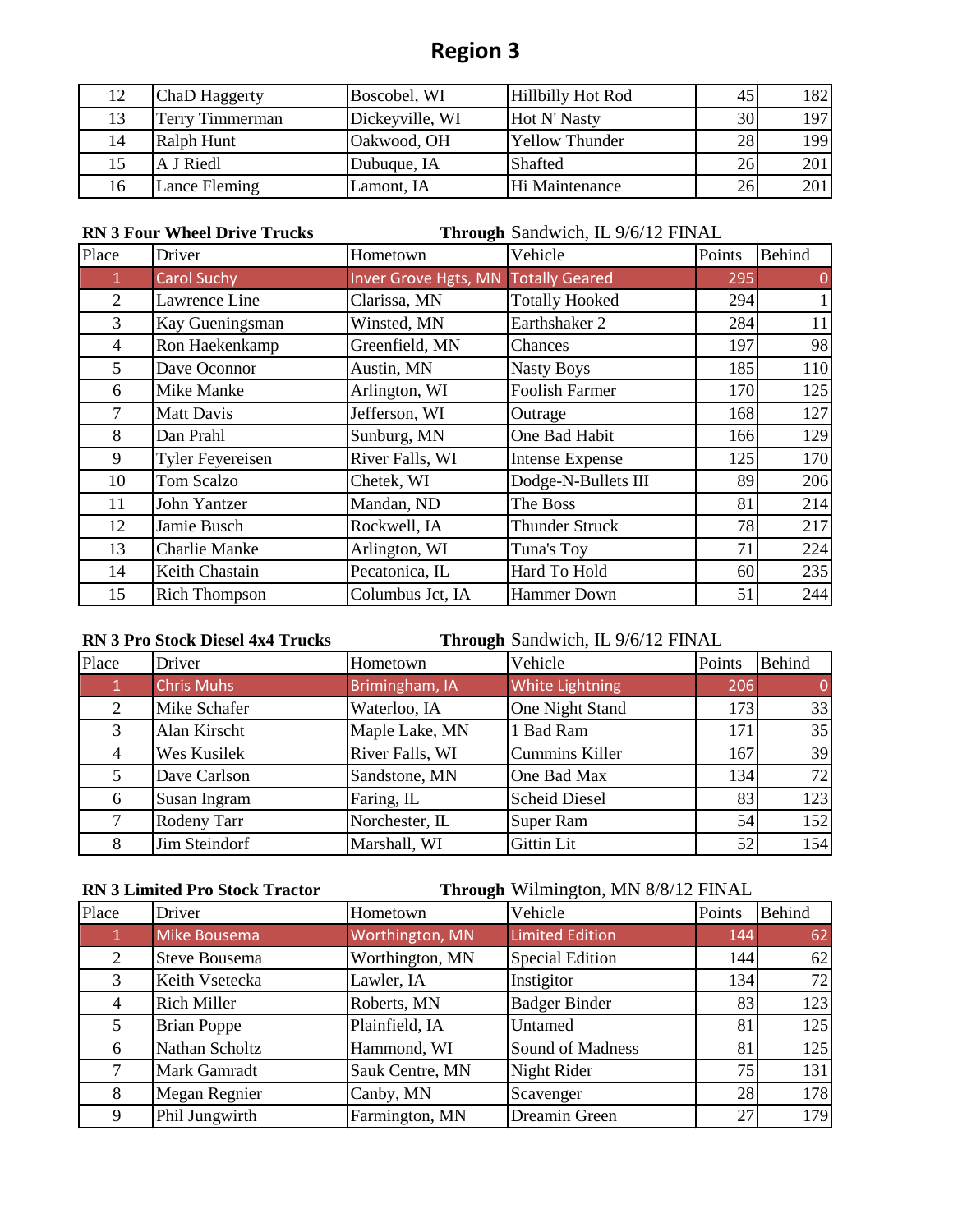| <b>RN 3 Modified Tractor</b> |                  |            | <b>Through Ridgeland, WI 9/1/12 FINAL</b> |               |        |
|------------------------------|------------------|------------|-------------------------------------------|---------------|--------|
| Place                        | Driver           | Hometown   | Vehicle                                   | <b>Points</b> | Behind |
|                              | Jeremy Schindler | Colfax, WI | <b>Hot Stuff</b>                          | 30            |        |
|                              | Ralph Schinder   | Colfax, WI | El Toro                                   | 29            |        |

| <b>RN 3 Heavy Super Stock</b><br>Through Ridgeland, WI 9/1/12 FINAL |                        |                   |                          |               |               |
|---------------------------------------------------------------------|------------------------|-------------------|--------------------------|---------------|---------------|
| <b>Place</b>                                                        | <b>Driver</b>          | <b>Hometown</b>   | Vehicle                  | <b>Points</b> | <b>Behind</b> |
| $\mathbf{1}$                                                        | <b>Robert Gansemer</b> | Platteville, WI   | <b>Ruttin Deere</b>      | 113           | $\Omega$      |
| 2                                                                   | Kendall Klevgard       | Mondovi, WI       | Last Dog                 | 82            | 31            |
| 3                                                                   | Lynn Brothers          | Unity, WI         | 504 Rocket               | 58            | 55            |
| 4                                                                   | Nick Dahl              | Monticello, MN    | <b>Red Terror</b>        | 55            | 58            |
| 5                                                                   | Miller Pulling         | New London, MN    | <b>Another Bad Habit</b> | 53            | 60            |
| T <sub>6</sub>                                                      | Nick Swenby            | Downing, WI       |                          | 49            | 64            |
| T6                                                                  | Ryan Lynn              | Unity, WI         | <b>Crazy Horse</b>       | 49            | 64            |
| T <sub>8</sub>                                                      | Alan Norby             | Mondovi, WI       | Red Thunder              | 30            | 83            |
| T8                                                                  | Gary Wipf              | Frankfort, SD     | Deere Fever              | 30            | 83            |
| T <sub>10</sub>                                                     | <b>Randy Becker</b>    | Wadena, MN        | The Underdog             | 29            | 84            |
| T <sub>10</sub>                                                     | Guy Blechinger         | Ham Lake, MN      | <b>Sleepless Nights</b>  | 29            | 84            |
| 12                                                                  | Ken Witt               | Houston, MN       | Mr. Yuk                  | 27            | 86            |
| 13                                                                  | Kurt Afdahl            | Hammond, WI       | <b>Weekend Mistress</b>  | 25            | 88            |
| 14                                                                  | Ryan Kelly             | Glenwood City, WI | <b>Pure Deere</b>        | 24            | 89            |

#### **RN 3 Light Super Stock Tractors**

**Through** Marshfield, WI 9/3/12 FINAL

| <b>Place</b> | <b>Driver</b>        | Hometown       | <b>Vehicle</b>     | <b>Points</b>   | <b>Behind</b>   |
|--------------|----------------------|----------------|--------------------|-----------------|-----------------|
|              | Kevin Lynn           | Unity, WI      | 504 Rocket         | 88              |                 |
| 2            | Mark Peissig         | Dorchester, WI | The Bomb           | 86              |                 |
| 3            | Nick Swenby          | Downing, WI    |                    | 83              |                 |
| 4            | <b>Frank Shaffer</b> | Marshfield, WI | <b>Crazy Horse</b> | 76 <sub>l</sub> | 12 <sup>1</sup> |
| 5            | <b>Ray Glasser</b>   | Ridgeland, WI  | Just A Case        | 75              | 13              |
| 6            | Ken Witt             | Houston, MN    | Mr. Yuk            | 53              | 35              |
|              | Norby/Pichler        | Mondovi, WI    | Red Thunder        | 51              | 37              |
|              | Gary Wipf            | Frankfort, SD  | Deere Fever        | $30$            | 58              |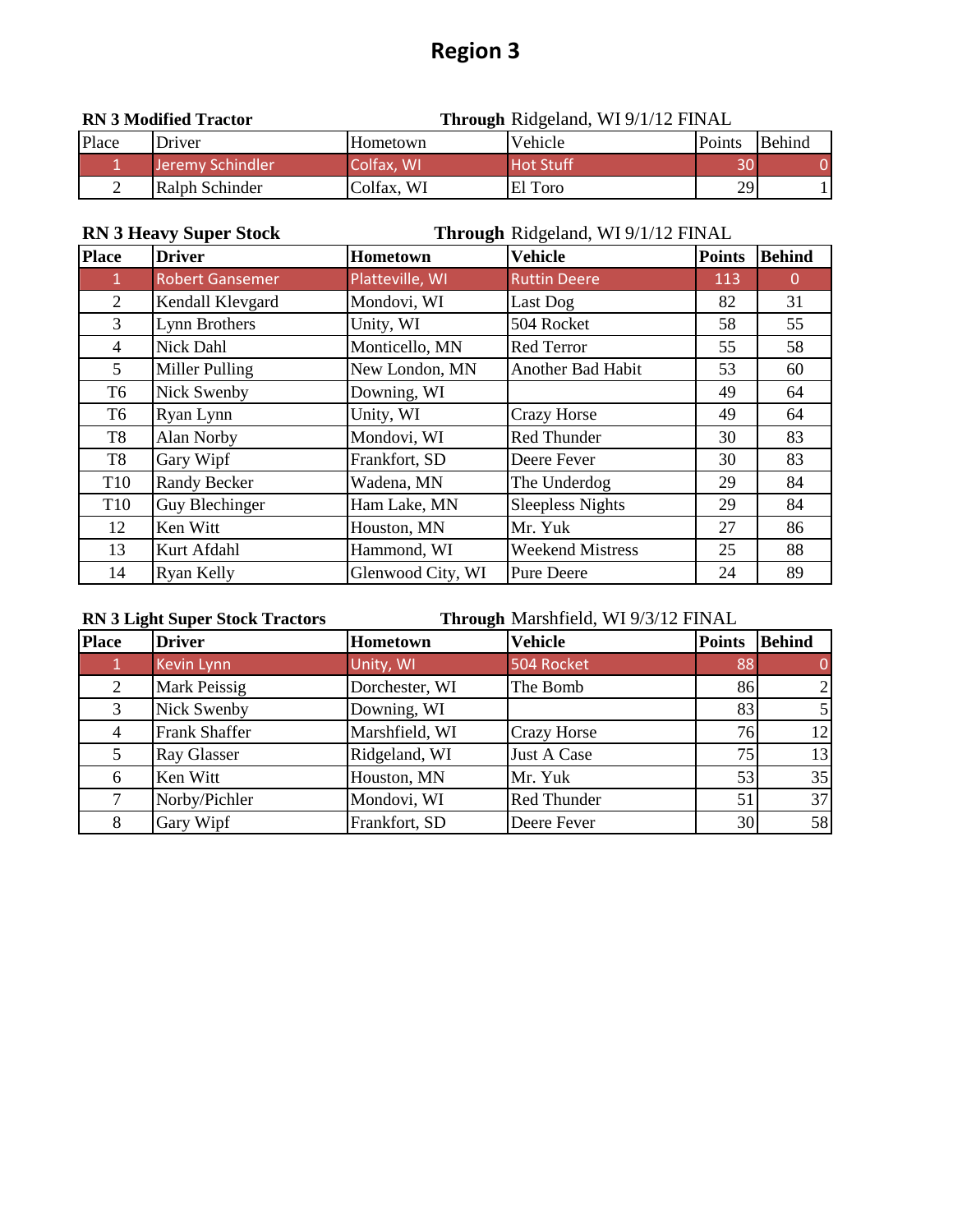|              | <b>RESION 4 MOUNTERS</b> |                  | THrough Raieigh, INC TO/14/12 FINAL |               |               |  |  |
|--------------|--------------------------|------------------|-------------------------------------|---------------|---------------|--|--|
| <b>Place</b> | <b>Driver</b>            | Hometown         | <b>Vehicle</b>                      | <b>Points</b> | <b>Behind</b> |  |  |
|              | <b>Todd Feiss</b>        | Lawrenceburg, IN | S'no Farmer Extreme                 | 117           |               |  |  |
| 2            | Paul Koontz              | Welcome, NC      | The Joker                           | 116           |               |  |  |
| 3            | Don Deane                | Trafalgar, IN    | Plumber's Nightmare                 | 107           | 10            |  |  |
| 4            | Daryl Cash               | Wake Forest, NC  | One To Go                           | 103           | 14            |  |  |
|              | <b>Brian Diekman</b>     | Genoa, OH        | <b>Rat Poison</b>                   | 59            | 58            |  |  |
| 6            | <b>Brent Adkins</b>      | Statesville, NC  | Sly, Slick & Wicked                 | 54            | 63            |  |  |
|              | Ken Miller               | Bellevue, OH     | Corn & Soybean Special              | 43            | 74            |  |  |

#### **Region 4 Modifieds Through Raleigh, NC 10/14/12 FINAL**

### **Region 4 Heavy Super Stocks Through Raleigh, NC 10/13/12 FINAL**

| <b>Place</b>   | <b>Driver</b>          | <b>Hometown</b>  | <b>Vehicle</b>             | <b>Points</b> | <b>Behind</b> |
|----------------|------------------------|------------------|----------------------------|---------------|---------------|
| $\mathbf{1}$   | <b>Andy Dutton</b>     | Anderson, SC     | Drifter II                 | 113           | $\Omega$      |
| 2              | <b>Brandon Branch</b>  | Baxley, GA       | Farm Boys Toy              | 111           | 2             |
| 3              | Kendall Beasley        | Clayton, NC      | <b>High Gear Harvester</b> | 99            | 14            |
| $\overline{4}$ | Keigm Parobek          | West Salem, OH   | My Other Dear              | 86            | 27            |
| 5              | Ron Beasley            | Moncure, NC      | <b>Farmall Fever</b>       | 59            | 54            |
| 6              | Jim Rand               | Rohrersville, MD | White Fawn                 | 54            | 59            |
| 7              | Robby Crutchfield      | Liberty, NC      | <b>Brutal Force</b>        | 52            | 61            |
| 8              | <b>Blake Jones</b>     | Timberlake, NV   | <b>Hoss</b>                | 50            | 63            |
| T <sub>9</sub> | Wells/Strickland       | Clinton, NC      | Get A Load of This         | 49            | 64            |
| T <sub>9</sub> | <b>Walters Pulling</b> | Lexington, NC    | Smokin Up A Strom          | 49            | 64            |
| 11             | Zach Zimmer            | Pittsburgh, PA   |                            | 48            | 65            |
| 12             | Marty Harrell          | Elm City, NC     | <b>Pure Country</b>        | 41            | 72            |
| 13             | Ronnie Strickland      | Selina, NC       | The Stroker                | 40            | 73            |
| 14             | Cox Family Pulling     | Goldsboro, NC    | Outlaw                     | 25            | 88            |
| 15             | Kent Payne             | Veedersburg, IN  | <b>Super Rooster</b>       | 21            | 92            |

**RN 4 Two Wheel Drive Trucks Through Raleigh, NC 10/13/12 FINAL**

| <b>Place</b>    | <b>Driver</b>          | Hometown             | <b>Vehicle</b>               | <b>Points</b> | <b>Behind</b> |
|-----------------|------------------------|----------------------|------------------------------|---------------|---------------|
| $\mathbf{1}$    | John Gott              | Port Republic, MD    | <b>Sled Slayer</b>           | 115           | 0             |
| 2               | <b>Tarry Feiss</b>     | Lawrenceburg, IN     | Hoosier Avalanche            | 111           | 4             |
| 3               | Garry Kempton          | Hartwell, GA         | Renegade                     | 101           | 14            |
| 4               | <b>Steve Willison</b>  | Prince Frederick, MD | Dirty Money                  | 100           | 15            |
| 5               | Allan Brown            | Camden, NC           | <b>Sweet Thang</b>           | 99            | 16            |
| 6               | Mike Bartosizewski     | Cato, NY             | Destination 300              | 97            | 18            |
| 7               | Wynnes                 | Garner, NC           | <b>Bad Attitude</b>          | 84            | 31            |
| 8               | <b>Steve Cummings</b>  | Rougemount, NC       | <b>Galaxy Explorer</b>       | 82            | 33            |
| 9               | <b>Eddie Carey</b>     | Lawrenceburg, KY     | Reloaded                     | 57            | 58            |
| 10              | <b>Eddie Carey</b>     | Lawrenceburg, KY     | The Eliminator               | 54            | 61            |
| 11              | Sabrina Reed           | Sunderland, MD       | <b>Mischief Maker</b>        | 49            | 66            |
| 12              | Mike Martin            | Belews Creek, NC     | <b>International Express</b> | 48            | 67            |
| T <sub>13</sub> | <b>Jim Roberts</b>     | Brooklyn, MI         | Hair Dryer Express           | 42            | 73            |
| T <sub>13</sub> | Jimmy Johnson          | Oakboro, NC          | Carolina Charger             | 42            | 73            |
| T13             | <b>Bill Widenmeyer</b> | West Salem, OH       | Smokeless                    | 42            | 73            |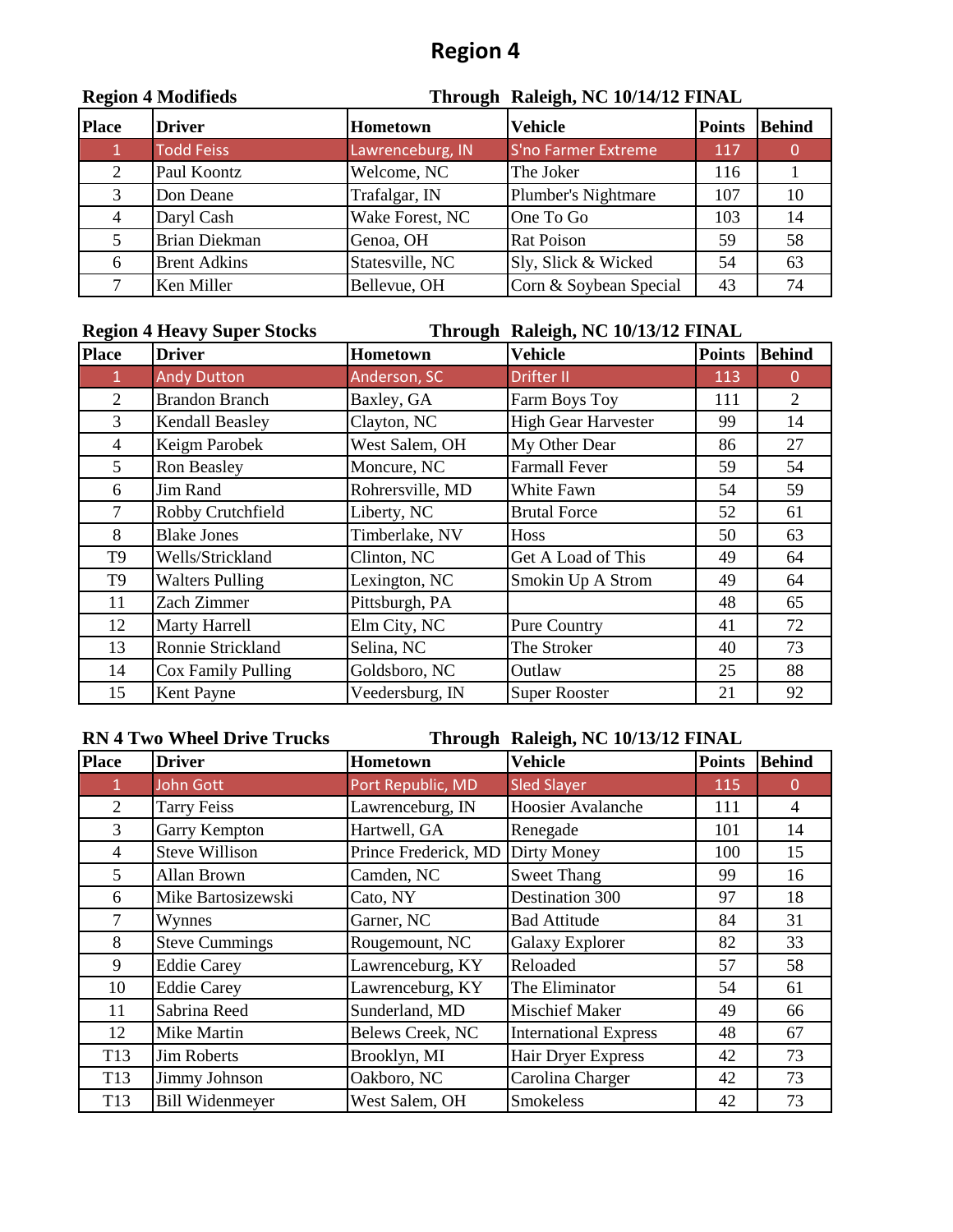|                 | NN 4 FOUL WHEEL DITVE TIUCKS |                  | THrough Kaleigh, NC 10/13/12 FINAL |               |               |
|-----------------|------------------------------|------------------|------------------------------------|---------------|---------------|
| <b>Place</b>    | <b>Driver</b>                | Hometown         | <b>Vehicle</b>                     | <b>Points</b> | <b>Behind</b> |
| 1               | <b>Cramer Family Pulling</b> | Huntington, MD   | <b>Super Natural</b>               | 116           | $\Omega$      |
| $\overline{2}$  | <b>Tony Everett</b>          | Apex, NC         | Doerunner                          | 97            | 19            |
| $\mathfrak{Z}$  | <b>Cramer Family Pulling</b> | Huntington, MD   | The Contender                      | 93            | 23            |
| T4              | <b>Tyler Cobb</b>            | Bartow, GA       | <b>Bandit</b>                      | 89            | 27            |
| T4              | Danny Johnson                | Baxley, GA       | Talk To Me                         | 89            | 27            |
| 6               | Davidson Pulling             | Colerain, NC     | <b>Stealin Thunder</b>             | 88            | 28            |
| T7              | Jason Williamson             | Herford, NC      | <b>Rump Shaker</b>                 | 86            | 30            |
| T7              | Danny Johnson                | Bexley, GA       | Zero Down                          | 86            | 30            |
| 9               | <b>Nancy Perry</b>           | Herford, NC      | <b>Flirtin With Disaster</b>       | 75            | 41            |
| 10              | Leon Nixon                   | Edenton, NC      | Slow N Easy                        | 57            | 59            |
| 11              | <b>Bunky Davis</b>           | Tappahannock, VA | Footloose                          | 56            | 60            |
| 12              | <b>Ben Ellis</b>             | Champlain, VA    | Benjammin                          | 54            | 62            |
| T <sub>13</sub> | Michael Hepler               | Harmony, NC      | After Midnight                     | 52            | 64            |
| T <sub>13</sub> | David Carlton                | Shacklefords, VA | <b>Breathe Easy</b>                | 52            | 64            |
| T <sub>15</sub> | <b>Mark Garrett</b>          | Youngsville, NC  | <b>Bad Habit</b>                   | 48            | 68            |
| T <sub>15</sub> | Michael Campbell             | Luray, VA        | <b>Family Tradition</b>            | 48            | 68            |
| T <sub>15</sub> | Lynn Trueblood               | Belvidere, NC    | Run N Scared                       | 48            | 68            |

#### **RN 4 Four Wheel Drive Trucks Through Raleigh, NC 10/13/12 FINAL**

### **Region 4 Mini Modifieds Through Raleigh, NC 10/13/12 FINAL**

| <b>Place</b>   | <b>Driver</b>        | Hometown          | Vehicle                 | <b>Points</b> | <b>Behind</b> |
|----------------|----------------------|-------------------|-------------------------|---------------|---------------|
|                | <b>Smokey Fields</b> | Lebanon, VA       | <b>Blow Your Mind</b>   | 117           |               |
| 2              | Larry Flood          | Poplar Branch, NC | <b>Test Point</b>       | 115           |               |
| 3              | Ken Bultemeier       | Ft. Wayne, IN     | <b>Whop Ass Express</b> | 110           |               |
| 4              | Thomas Coleman       | Stoneville, NC    | Pure Hell               | 103           | 14            |
| T <sub>5</sub> | Larry Flood          | Poplar Branch, NC | <b>Firing Point</b>     | 55            | 62            |
| T <sub>5</sub> | <b>Tim Cutshall</b>  | Afton, TN         | Tail Spin               | 55            | 62            |
| $\tau$         | <b>Timmy Coleman</b> | Stoneville, NC    | <b>Running On Empty</b> | 48            | 69            |
| 8              | Allan Cutshall       | Afton, TN         | <b>Family Force</b>     | 26            | 91            |

|                 | <b>Region 4 Super Farm Tractors</b> | Through Raleigh, NC 10/14/12 FINAL |                          |               |          |  |
|-----------------|-------------------------------------|------------------------------------|--------------------------|---------------|----------|--|
| <b>Place</b>    | <b>Driver</b>                       | <b>Hometown</b>                    | <b>Vehicle</b>           | <b>Points</b> | Behind   |  |
| $\mathbf{1}$    | <b>Cox Family Pulling</b>           | Goldsboro, NC                      | The Outlaw               | 171           | $\Omega$ |  |
| $\mathfrak{D}$  | <b>Barrett/Jim Flowe</b>            | Midland, NC                        | Pay Dirt                 | 167           | 4        |  |
| 3               | McDonald's                          | Red Springs, NC                    | <b>Red Mule</b>          | 153           | 18       |  |
| 4               | Briggs/Ledbetter                    | Raleigh, NC                        | <b>Bad Boy</b>           | 150           | 21       |  |
| 5               | James VanHoy                        | Hamptonville, NC                   | <b>Shade Tree Smoker</b> | 147           | 24       |  |
| 6               | Jim/Barrett Flowe                   | Midland, NC                        | Dirt Pays                | 145           | 26       |  |
| 7               | Perry Family Pulling                | Lexington, NC                      | Smokin Up A Storm        | 143           | 28       |  |
| T <sub>8</sub>  | <b>Trenton Cook</b>                 | Denton, NC                         | <b>Farmers Pride</b>     | 136           | 35       |  |
| T <sub>8</sub>  | Perry Family Pulling                | Lexington, NC                      | <b>Movin Dirt</b>        | 136           | 35       |  |
| 10              | Wells/Strickland                    | Clinton, NC                        | <b>GALOT Miss</b>        | 83            | 88       |  |
| 11              | Larry Carisle                       | Autryville, NC                     | Gangreen                 | 79            | 92       |  |
| T <sub>12</sub> | Greg Kenreigh                       | Salem, OH                          | <b>Bad Company</b>       | 54            | 117      |  |
| T <sub>12</sub> | Dan Parkinson                       | Greenville, OH                     | The Bombadeere           | 54            | 117      |  |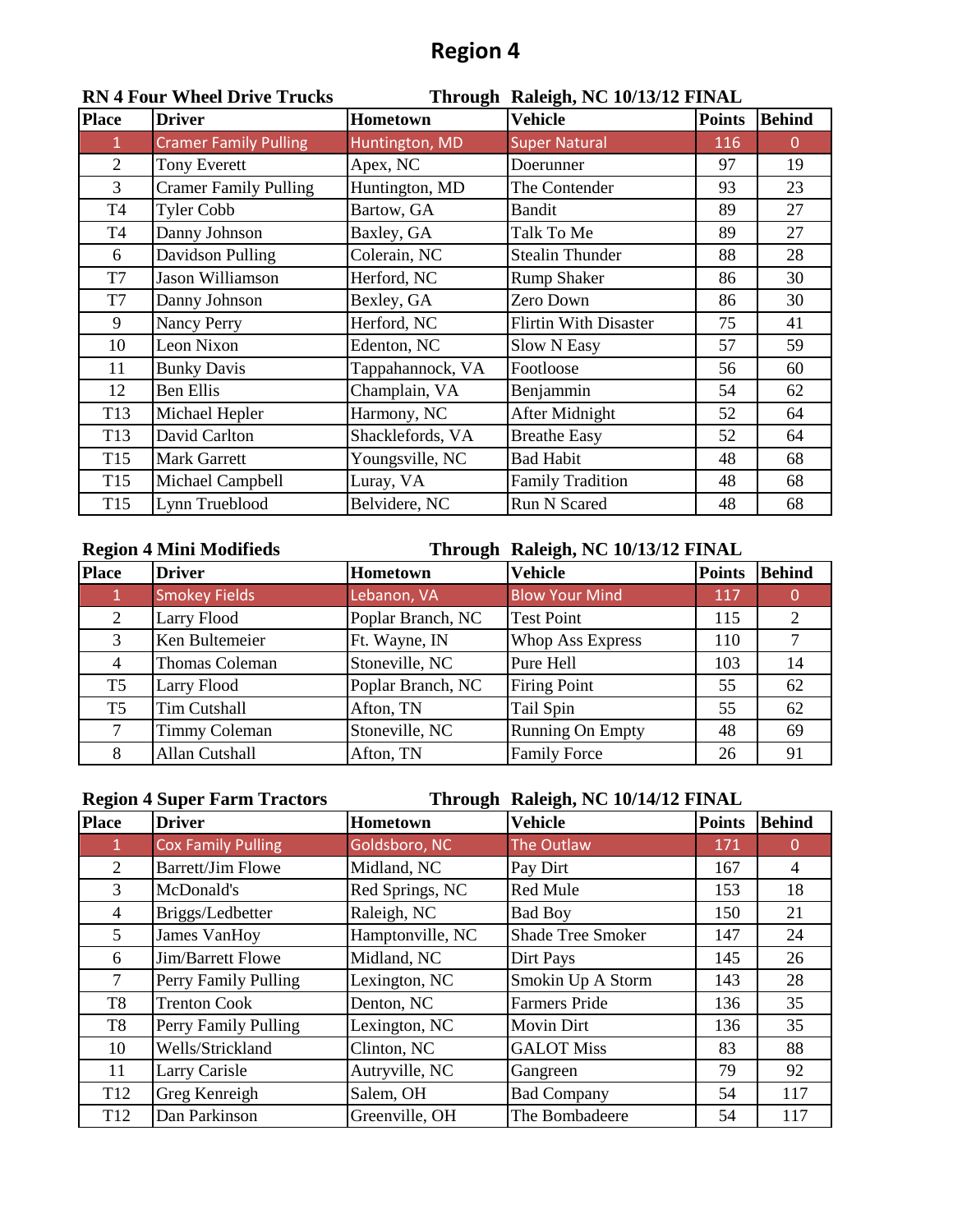|    | )an<br>Parkinson | OН<br>Greenville. | $The \, \lambda$<br>Commandeere | 48       |     |
|----|------------------|-------------------|---------------------------------|----------|-----|
| ⊥⊷ | Rob McTaggart    | MI<br>Adrian.     | The c<br>Woman<br>Other         | 4<br>т д | 130 |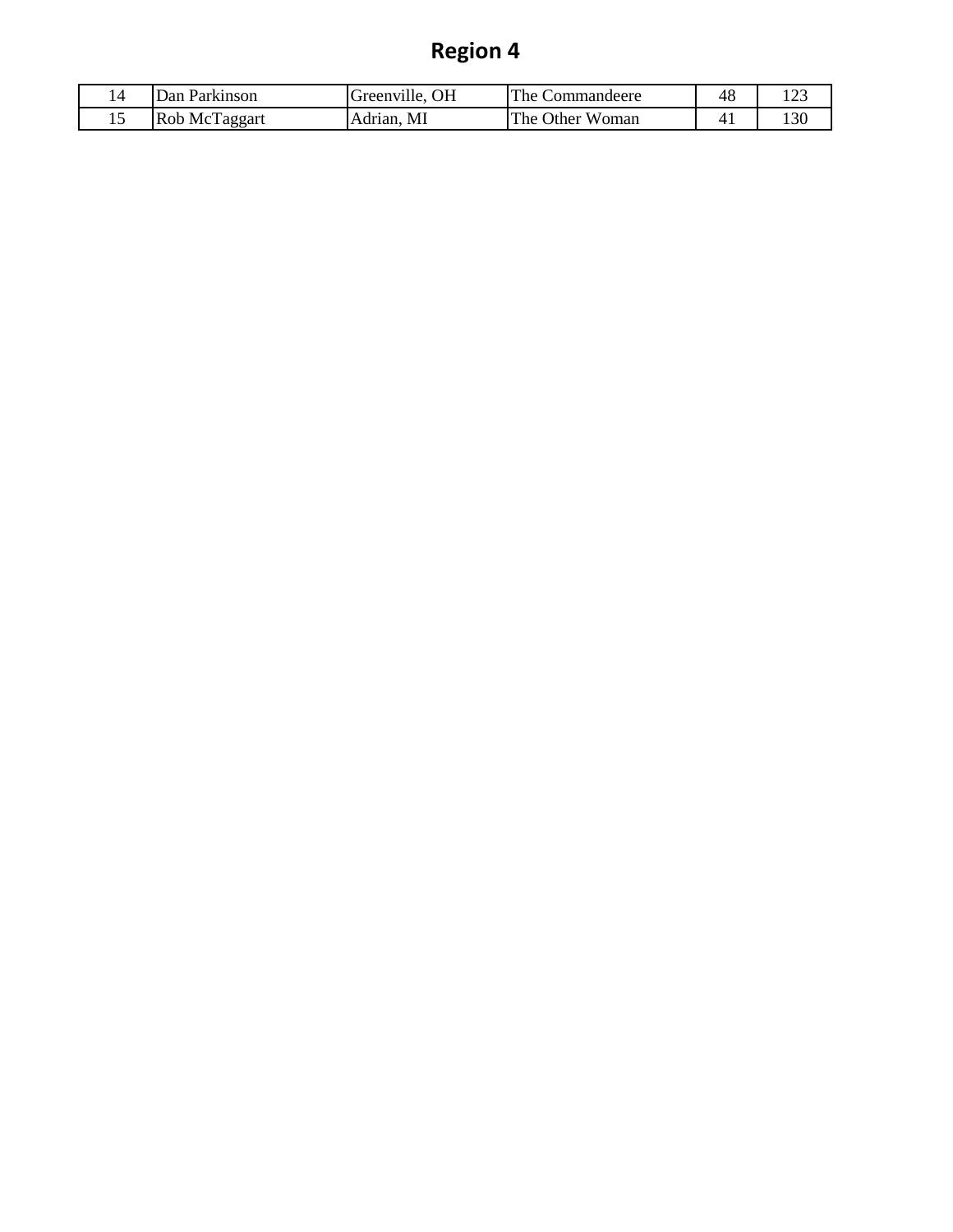|                | <b>Region 5 Super Farm Tractors</b> |                  | Through Spencer, IA Session 2 9/13/12 FINAL |               |               |
|----------------|-------------------------------------|------------------|---------------------------------------------|---------------|---------------|
| <b>Place</b>   | <b>Driver</b>                       | <b>Hometown</b>  | Vehicle                                     | <b>Points</b> | <b>Behind</b> |
|                | <b>Wayne Muller</b>                 | Windom, MN       | <b>Bucksnort</b>                            | 219           | 0             |
| $\overline{2}$ | Schulte's                           | Manchester, IA   | <b>Binder Express</b>                       | 219           | $\Omega$      |
| $\overline{3}$ | Wayne Lamoureux                     | Boone, IA        | Fear The Deere                              | 216           | 3             |
| $\overline{4}$ | Rod Hinz                            | Charles City, IA | Superbuck                                   | 207           | 12            |
| 5 <sup>5</sup> | Chad Sieverding                     | Bellevue, IA     | <b>Rumor Has It</b>                         | 195           | 24            |
| 6              | Jeff Bahl                           | Lancaster, WI    | Doctor Deere                                | 140           | 79            |
| 7              | Linstrom's                          | Ellsworth, WI    | <b>Hyper Harvester</b>                      | 116           | 103           |
| 8              | <b>Dustin Platte</b>                | Hubbard, IA      | A Gray Area                                 | 97            | 122           |
| 9              | Jungwirth's                         | Farmington, MN   | Dreamin Green                               | 96            | 123           |
| 10             | Travis Schlabach                    | Marengo, IA      | Mr. Bone Reloaded                           | 95            | 124           |
| 11             | Denny Healey                        | Marengo, IA      | Ambush                                      | 88            | 131           |
| 12             | Mark Miler                          | La Motte, IA     | Diggin Deep                                 | 72            | 147           |
| 13             | Andy Schudt                         | Readlyn, IA      | <b>Red Resurection</b>                      | 60            | 159           |
| 14             | Rod Deck                            | Winside, NE      | Dream On                                    | 57            | 162           |
| 15             | <b>Jeff Martyn</b>                  | Stratford, WI    | The Hustler                                 | 52            | 167           |

| <b>RN 5 Two Wheel Drive Trucks</b> |                        | Through Spencer, IA Session 2 9/13/12 FINAL |                  |               |               |
|------------------------------------|------------------------|---------------------------------------------|------------------|---------------|---------------|
| <b>Place</b>                       | <b>Driver</b>          | <b>Hometown</b>                             | <b>Vehicle</b>   | <b>Points</b> | <b>Behind</b> |
| 1                                  | <b>A J Riedel</b>      | Dubuque, IA                                 | <b>Shafted</b>   | 241           |               |
| 2                                  | Lance Fleming          | Lamont, IA                                  | Hi Maintenance   | 239           |               |
| $\overline{3}$                     | Doug Christensen       | Glencoe, MN                                 | Pack Rat VI      | 221           | 20            |
| 4                                  | Kim Moore              | North Mankato, MN                           | Pack Rat VII     | 209           | 32            |
| 5                                  | <b>Dustin Amundson</b> | Nerstrand, MN                               | Bottoms Up       | 207           | 34            |
| 6                                  | Dennis Christensen     | Glencoe, MN                                 | Pack Rat VIII    | 201           | 40            |
| $\tau$                             | Chad Christensen       | Glencoe, MN                                 | Pack Rat V       | 198           | 43            |
| 8                                  | Corey Kielmyer         | Faribault, MN                               | Beer Wagon       | 185           | 56            |
| 9                                  | Lynee Stumme           | Waverly, IA                                 | Heartbeat Again  | 181           | 60            |
| 10                                 | Troy Warschkowiowa     | Iowa Falls, IA                              | Jeppers Creepers | 172           | 69            |
| T <sub>11</sub>                    | Stumme's               | New Hamption, IA                            | Plaything        | 151           | 90            |
| <b>T11</b>                         | Wayne Timmerman        | Cuba City, WI                               | Showtime         | 151           | 90            |
| 13                                 | RJ Simon               | Farley, IA                                  | Ol Blue          | 138           | 103           |
| 14                                 | Terry Timmerman        | Dickeyville, WI                             | Hot N' Nasty     | 121           | 120           |
| 15                                 | <b>Bill Frontzak</b>   | New Glarus, WI                              | Twisted          | 103           | 138           |

**RN 5 Four Wheel Drive Trucks Through** Spencer, IA Session 2 9/13/12 FINAL

| <b>Place</b>   | <b>Driver</b>       | Hometown                            | <b>Vehicle</b>        | <b>Points</b> | <b>Behind</b> |
|----------------|---------------------|-------------------------------------|-----------------------|---------------|---------------|
|                | <b>Matt Mangan</b>  | Zumbrota, MN                        | <b>ZBAG</b>           | 224           | 0             |
| 2              | Mike Manke          | Arlington, WI                       | <b>Foolish Farmer</b> | 215           | 9             |
| 3              | Mark Mangan         | Zumbrota, MN                        | <b>ZBAG</b> Edge      | 214           | 10            |
| $\overline{4}$ | Jamie Busch         | Rockwell, IA                        | <b>Thunder Struck</b> | 208           | 16            |
|                | Carol Suchy         | Inver Grove Hgts, MN Totally Geared |                       | 154           | 70            |
| 6              | <b>Rich Thomsen</b> | Columbus Jct, IA                    | <b>Hammer Down</b>    | 153           | 71            |
|                | Lawrence Line       | Clarissa, MN                        | <b>Totally Hooked</b> | 149           | 75            |
| 8              | Dave Oconnor        | Austin, MN                          | <b>Nasty Boys</b>     | 113           | 111           |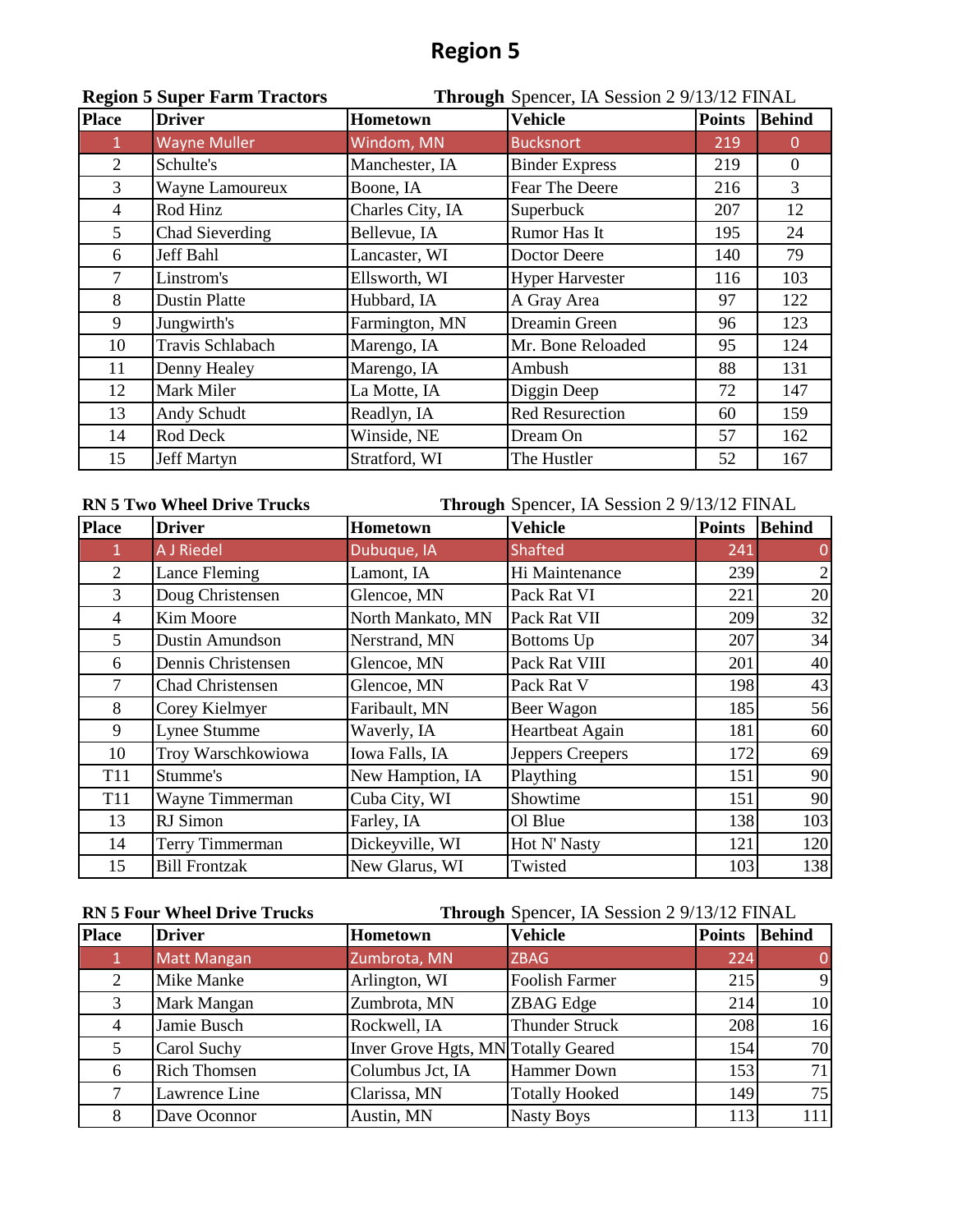|    | Kay Gueningsman      | Winsted, MN  | Earthshaker 2       | 53 | 171 |
|----|----------------------|--------------|---------------------|----|-----|
| 10 | Tom Scalzo           | Chetek, WI   | Dodge-N-Bullets III | 51 | 173 |
| 11 | Dan Prahl            | Sunburg, MN  | One Bad Habit       | 48 | 176 |
| 12 | <b>Bruce Bergman</b> | Plymount, IA | Maximun             | 44 | 180 |
| 13 | John Yantzer         | Mandan, ND   | The Boss            | 42 | 182 |
| 14 | Jake Zaring          | Fillmore, IN | Dixie Chopper       | 29 | 195 |
| 15 | Jake Zaring          | Fillmore, IN | Fatheadz            | 23 | 201 |

#### **RN 5 Limited Pro Stock**

**Through** Waverly, IA 8/4/12 FINAL

| <b>Place</b>   | <b>Driver</b>         | Hometown         | <b>Vehicle</b>         | <b>Points</b> | <b>Behind</b> |
|----------------|-----------------------|------------------|------------------------|---------------|---------------|
| -1.            | <b>Brian Poppe</b>    | Plainfield, IA   | Untamed                | 175           | 0             |
| 2              | Mike Bousema          | Worthington, MN  | <b>Limited Edition</b> | 174           |               |
| 3              | Steve Bousema         | Worthington, MN  | Special Edition        | 173           |               |
| 4              | <b>Bill Figanbaum</b> | Tripoli, IA      | Instigator             | 161           | 14            |
| 5              | Rod Hinz              | Charles City, IA | Superhick              | 53            | 122           |
| T6             | John Platte           | Hubbard, IA      | Turbo Up The Farmboy W | 26            | 149           |
| T <sub>6</sub> | <b>Rich Miller</b>    | Roberts, WI      | <b>Badger Binder</b>   | 26            | 149           |
| T <sub>8</sub> | Nathan Scholtz        | Hammond, WI      | Sound Of Madness       | 25            | 150           |
| T <sub>8</sub> | <b>Dustin Platte</b>  | Hubbard, IA      | A Gray Area            | 25            | 150           |
| 10             | Dan Schulte           | Manchester, IA   | <b>Binder Express</b>  | 24            | 151           |
| 11             | Jeff Bahl             | Lancaster, WI    | Doctor Deere           | 23            | 152           |
| 12             | Mark Miller           | Lamotte, IA      | Diggin Deep            | 22            | 153           |
| 13             | <b>Travis Ties</b>    | Bellevue, IA     | Rumor Has It           | 21            | 154           |

#### **Through** Spencer, IA Session 2 9/13/12 FINAL **RN 5 Heavy Super Stock Diesel**

| <b>Place</b> | <b>Driver</b>         | Hometown       | <b>Vehicle</b>       | <b>Points</b> | <b>Behind</b> |
|--------------|-----------------------|----------------|----------------------|---------------|---------------|
|              | <b>Roger Peterson</b> | Litchfield, MN | <b>Just One More</b> | 178           |               |
| 2            | Eugene Williams       | Jolley, IA     | Virgils Dream        | 171           |               |
| 3            | Dave Hovden           | Decorah, IA    | Ol Woody             | 109           | 69            |
| 4            | <b>Trevor Miller</b>  | New London, MN | Another Bad Habit    | 109           | 69            |
|              | Pete McGiffin         | Barron, WI     |                      | 58            | 120           |
| 6            | <b>Randy Becker</b>   | Wadina, MN     | The Underdog         | 56            | 122           |
|              | Nick Dahl             | Monticello, MN |                      | 24            | 154           |

**RN 5 Pro Stock Diesel 4x4 Trucks Through** Dubuque, IA 7/26/12 FINAL

| Place   | Driver              | Hometown        | Vehicle               | Points | <b>Behind</b> |
|---------|---------------------|-----------------|-----------------------|--------|---------------|
|         | <b>Susan Ingram</b> | Faring, IL      | <b>Scheid Diesel</b>  | 117    |               |
| 2       | <b>Chris Muhs</b>   | Brimingham, IA  | White Lightning       | 112    |               |
| 3       | Mike Schafer        | Waterloo, IA    | One Night Stand       | 107    | 10            |
| 4       | Wes Kusilek         | River Falls, WI | <b>Cummins Killer</b> | 86     | 31            |
| $T$ 5-6 | <b>Tyler Witt</b>   | Warrenton, MO   | <b>Cross Wired</b>    | 29     | 88            |
| $T$ 5-6 | Alan Kirscht        | Maple Lake, MN  | 1 Bad Ram             | 29     | 88            |
|         | Jim Steindorf       | Marshall, WI    | <b>Gittin Lit</b>     | 28     | 89            |

| <b>RN 5 Light Super Stock Tractors</b> |               | <b>Through Waverly, IA 8/4/12 FINAL</b> |                |               |  |  |
|----------------------------------------|---------------|-----------------------------------------|----------------|---------------|--|--|
| <b>Place</b>                           | <b>Driver</b> | Hometown                                | <b>Vehicle</b> | Points Behind |  |  |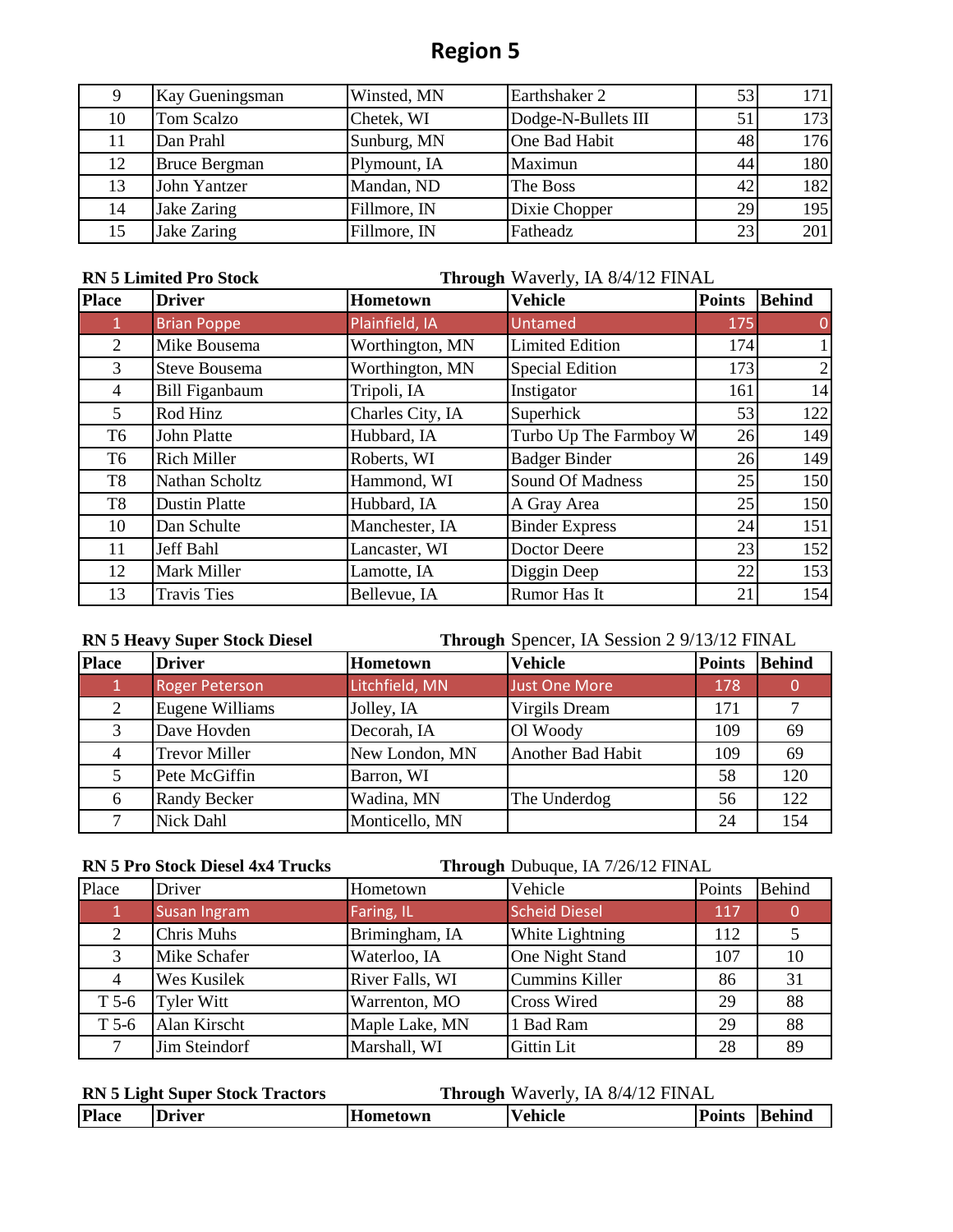| <b>Geln Frese</b> | Watkins, IA    | <b>Red Ink</b> | 58 | 120 |
|-------------------|----------------|----------------|----|-----|
| Tom Peiffer       | Harper, IA     | The Last One   | 56 | 122 |
| Mark Peissig      | Dorchester, WI | The Bomb       | 30 | 148 |
| Kevin Lynn        | Unity, WI      | 504 Rocket     | 29 | 149 |

### **RN 5 Heavy Super Stock Through** Waverly, IA 8/4/12 FINAL

| <b>Place</b> | <b>Driver</b>          | <b>Hometown</b> | Vehicle             | <b>Points</b> | <b>Behind</b> |
|--------------|------------------------|-----------------|---------------------|---------------|---------------|
|              | <b>Robert Gansemer</b> | Platteville, WI | <b>Ruttin Deere</b> | 30            |               |
|              | Tyler Boeckman         | Waverly, IA     | <b>Born Green</b>   | 29            |               |
|              | Dave Hovden            | Decorah. IA     | Ol Woody            | 28            |               |